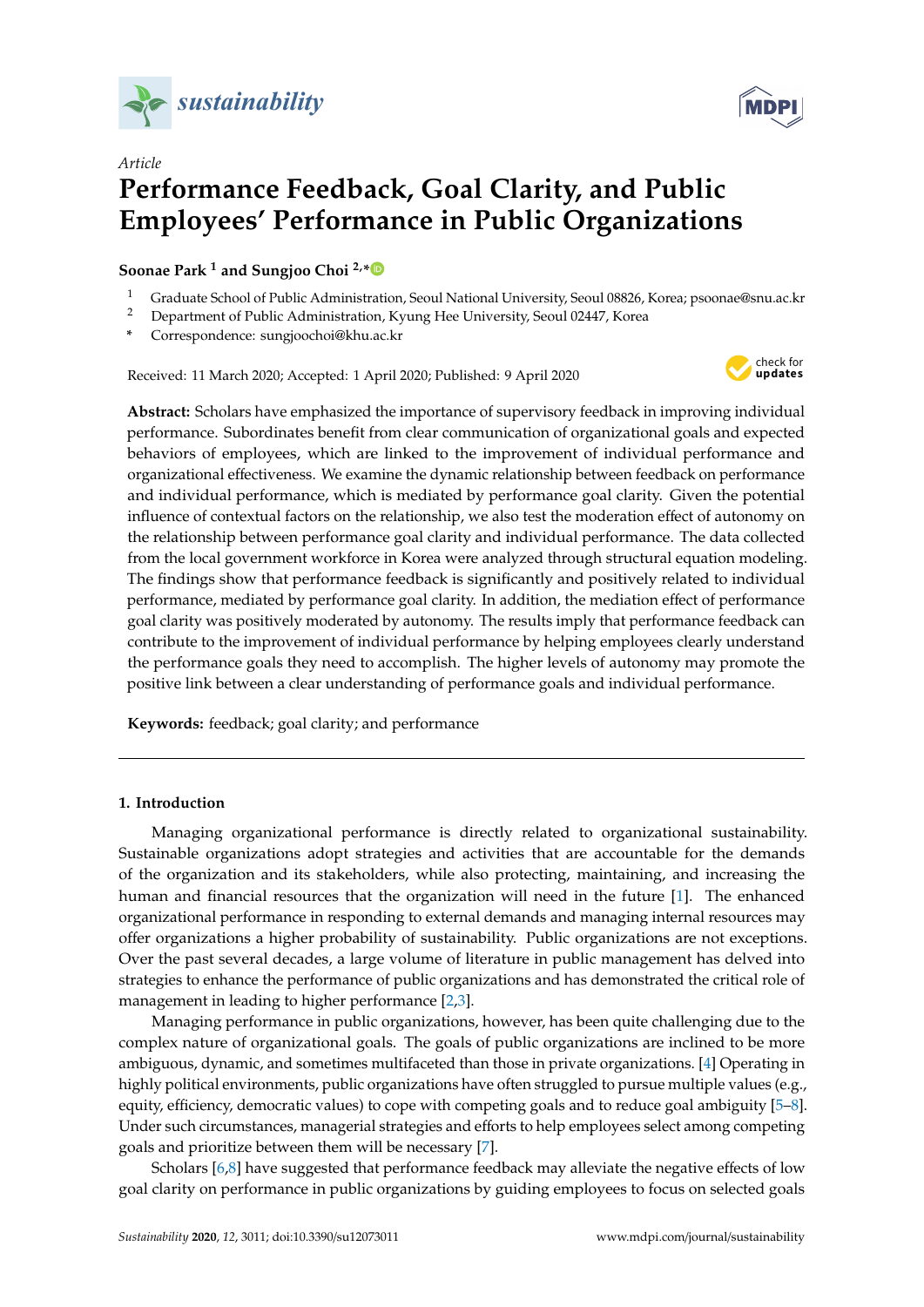by decision-makers in the organization. They highlighted the importance of enhanced interactions between supervisor and subordinate, including clear communication of organizational goals and expected behaviors of employees and sharing performance information, which are likely to aid employees in accomplishing higher performance [\[7,](#page-15-6)[9\]](#page-15-8). Thus, performance feedback may play a more crucial role in managing performance in the context of public organizations, which have suffered from unclear organizational goals, than in any other organizational setting.

Research that has shown the positive effects of performance feedback on organizational effectiveness is not rare. Quite a few studies in business management have demonstrated the positive effects of performance feedback on organizational effectiveness including individual and organizational performance [\[10](#page-15-9)[–15\]](#page-16-0). However, relatively less research has explored how active utilization of performance feedback can help public organizations and their employees enhance performance. Given a highly politicized and complex environment where public organizations operate, the external validity of the findings from private businesses may be questionable, requiring further investigation.

The purpose of this research is twofold. First, we examine if performance feedback will contribute to employees' performance in the context of public organizations. By analyzing the data collected from public employees in local governments in Korea, we test if the positive link between performance feedback and employees' performance is also found in public organizations. Structural equation modeling was adopted to estimate the hypothesized relationship between performance feedback and individual performance. Second, we investigate the process of performance feedback affecting individual performance. In particular, we focus on the mediating role of goal clarity between performance feedback and individual performance, assuming that performance feedback will clarify performance goals and desirable behavioral standards for employees, and eventually assist them in improving their performance. Given that public organizations have suffered from lower levels of goal clarity, we expect that performance feedback will draw critical attention from public managers as a strategy to solve this chronic problem of public organizations [\[7,](#page-15-6)[16\]](#page-16-1).

First, we review the relevant literature. Grounded upon the literature review, the hypotheses will be developed. Next, the data will be statistically analyzed to test the hypotheses. Finally, the results and implications will be discussed.

#### **2. Theoretical Framework**

#### *2.1. The Performance Feedback E*ff*ects*

Performance feedback refers to "information about the actual performance or actions of a system used to control the future actions of a system"  $[11,17]$  $[11,17]$  p. 310. It has some advantages, such as cost-effectiveness, programmatic simplicity and flexibility, and an emphasis on positive consequences, and therefore adopted as an organizational intervention technique to enhance performance [\[18\]](#page-16-4) p. 3. It is less likely to use aversive control procedures by weighing more on positive outcomes [\[18\]](#page-16-4). Performance feedback could be offered in various ways. Scholars have tested the effectiveness of offering performance feedback in a positive and negative way [\[10](#page-15-9)[,15\]](#page-16-0). Positive performance feedbacks are favorable comments or appreciation expressed by supervisors to subordinates through sharing performance information, whereas negative performance feedbacks are negative performance information and criticisms from supervisors [\[15,](#page-16-0)[19\]](#page-16-5). Positive performance feedbacks serve as the reinforcer of desirable behaviors contributing to individual productivity and professional development, but negative performance feedbacks could cause subordinates' negative psychological consequences, including a feeling of frustration and decreased self-efficacy [\[10,](#page-15-9)[15\]](#page-16-0). Empirical evidence has consistently shown that positive performance feedbacks are effective in promoting individual performance [\[10](#page-15-9)[,15\]](#page-16-0). The effectiveness of negative performance feedbacks is inconclusive. Some found that a negative way of delivering performance feedback failed to bring higher performance, whereas others demonstrated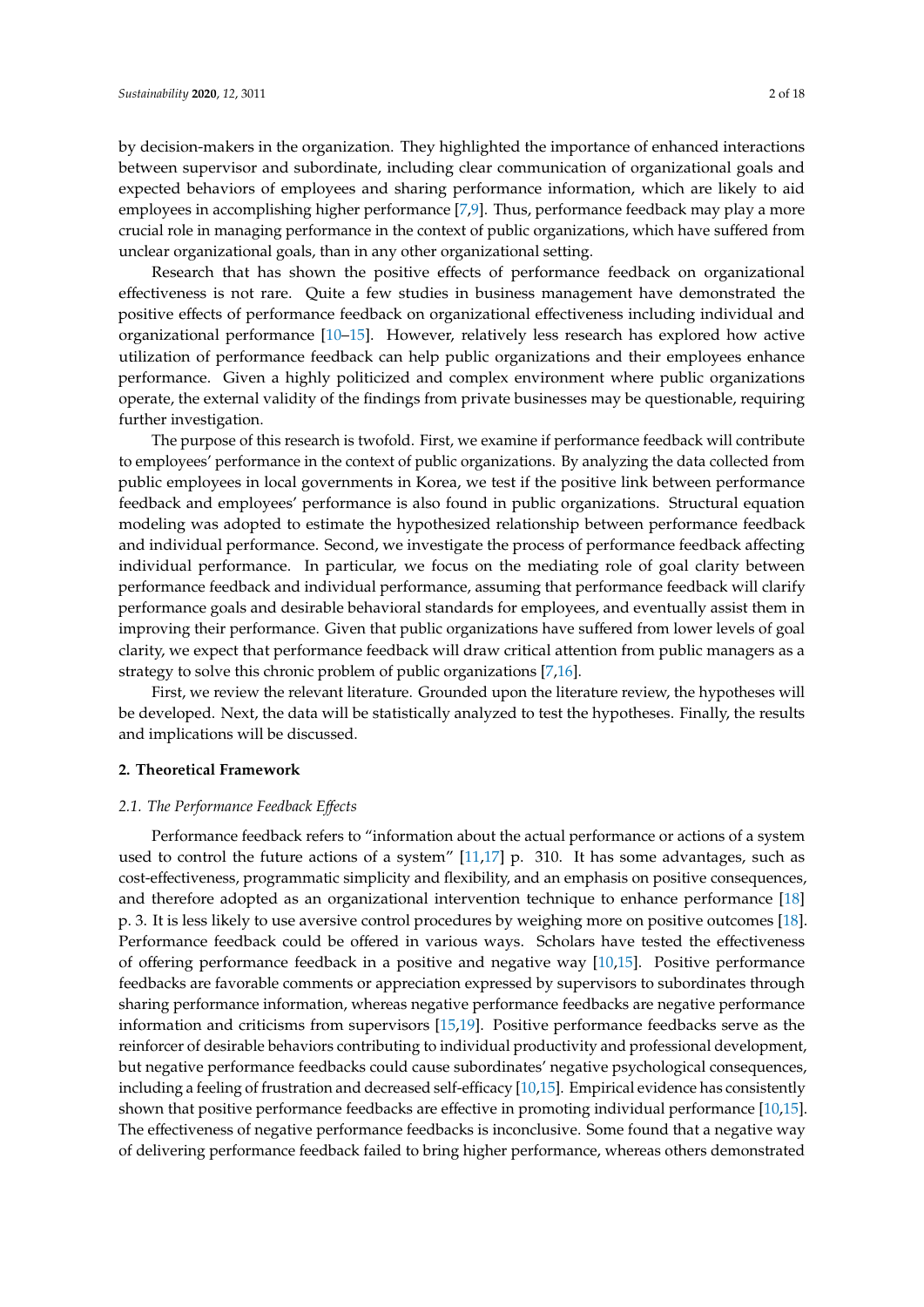that both positive and negative performance feedback effectively helps to enhance performance only if supervisors focus on providing performance information and deliver it consistently [\[9](#page-15-8)[,15](#page-16-0)[,20\]](#page-16-6).

Previous studies have investigated the multiple functions of performance feedback are various antecedents leading to performance [\[10,](#page-15-9)[21](#page-16-7)[,22\]](#page-16-8). Accurate feedback from a supervisor can yield a number of positive results for subordinates, for example, a better understanding of organizational goals and expected roles and levels of performance and information about job tasks that can facilitate performance [\[9\]](#page-15-8). Performance information received from supervisors could be used as a developmental tool that aids employees in modifying their efforts and behaviors to remedy performance deficits or to reinforce desirable behaviors and attitudes producing higher performance [\[15](#page-16-0)[,19\]](#page-16-5). Feedback could also generate an instrumental motive that encourages employees to seek for the perceived feedback as well as to self-regulate based on the feedback [\[14\]](#page-16-9). We, however, limit our discussion to the potential function of performance feedback that clarifies organizational objectives and performance goals for employees, which will, in turn, promote individual performance and organizational effectiveness.

#### *2.2. Hypotheses: Performance Feedbacks and Performance*

Goal-setting theory and control theory offers theoretical grounds for postulating employees who can benefit from performance feedback ultimately produce higher performance. Goal-setting theory [\[23\]](#page-16-10) noted that in the process of accomplishing the goals, feedback plays a guiding role in directing individual workers to follow the behavioral standards and expectations and to pay attention to the aspects of tasks indicated by feedback. In consequence, performance feedback can lead individuals' future goal setting and behaviors to the direction of promoting their productivity, contributing to higher performance of the organization [\[19](#page-16-5)[,24\]](#page-16-11). In a similar vein, control theory explained that performance feedback reduces the gap between the current level of performance of an individual and the expected standards set by the organization [\[25\]](#page-16-12). In case employees' goals are not congruent with those of the broader organization, the organization may not benefit from the contribution of individual workers, which will not be incorporated with the organization's needs. Individuals can attain goals and outcomes valued by the organization through the process of adjusting their understanding of the goals and expected behaviors to the established standards by following the feedback.

Many studies have convincingly demonstrated the positive connection between feedback and performance under various circumstances [\[2](#page-15-1)[,10](#page-15-9)[,12](#page-16-13)[,13](#page-16-14)[,15\]](#page-16-0). Favero et al. (2016) examined how internal management efforts including performance feedback provision affect school performance. The results were consistent with the literature in public management, showing that managerial efforts are effective in improving organizational performance. Su et al. (2019) found a positive link between developmental feedback and employee performance with evidence of the impacts of contextual factors on the relationship. The relationship between performance feedback and performance was partially mediated by feedback-seeking behaviors. Employees with political skills were more likely to request performance feedback from their supervisors and improve job performance. Similarly, Guo et al. (2014) found that developmental feedbacks are positively associated with job performance. Intrinsic motivation partially mediated the relationship between feedback and job performance. The method of delivering the performance feedbacks also seem to affect the effectiveness of performance feedback. Zheng et al. (2013) examined the relationship between positive and negative performance feedback and task performance. It was observed that only the positive way of offering performance feedback was positively related to employee task performance. Negative performance feedback, although not significantly associated with task performance, reinforced the effects of positive performance feedback on performance. Contrarily, Choi et al. (2018) conducted a research experiment with participants consisting of students from a university to compare the effects of different types and sequences of providing performance feedback. The results showed that both positive and negative performance feedbacks were effective in enhancing work performance. The positive effects were greater when the way of delivering performance feedbacks was consistent (positive–positive or negative–negative).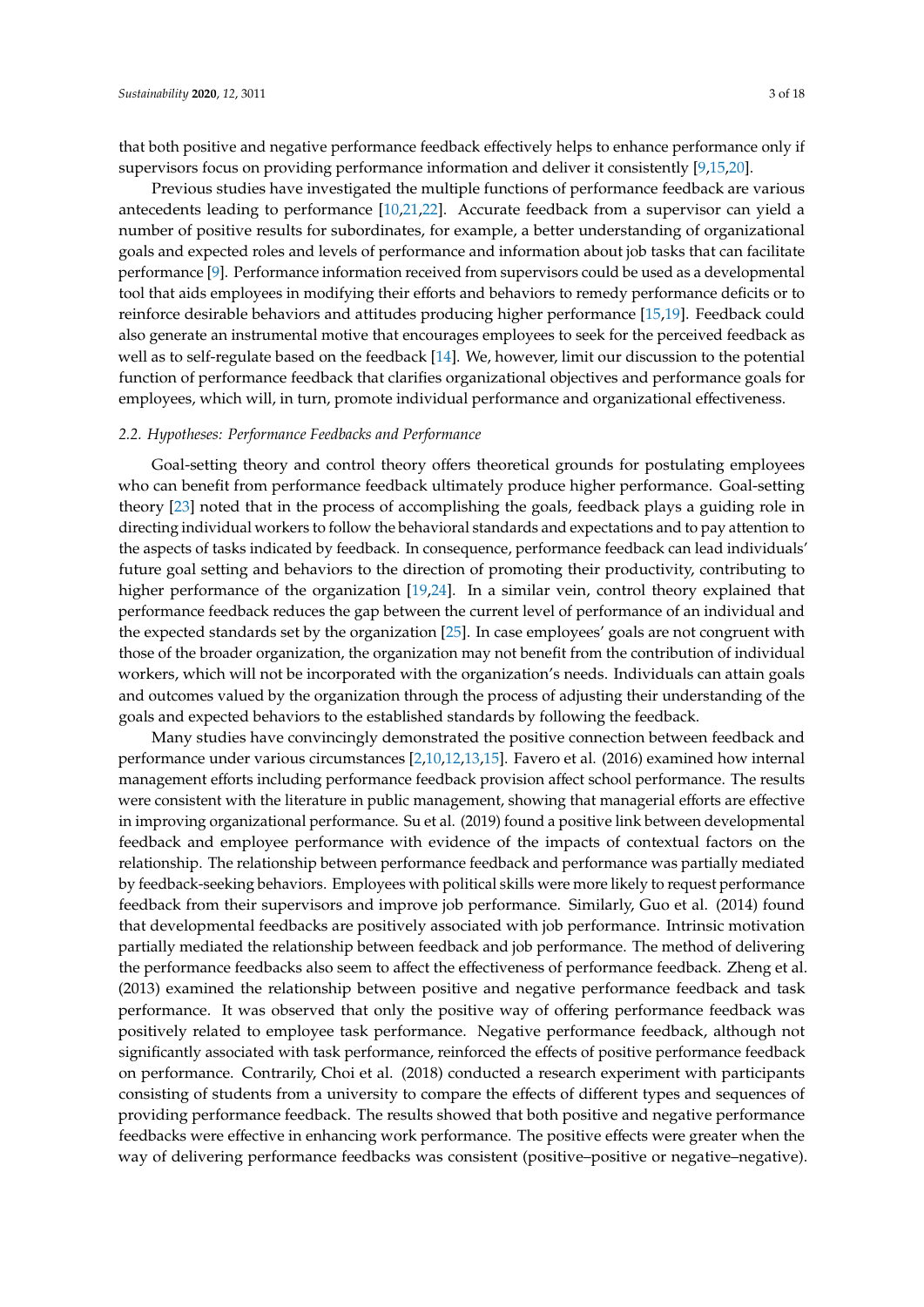Along this argument, we assume that performance feedback can contribute to the improvement of individual performance.

#### **Hypothesis 1 (H1).** *Performance feedback will be positively related to individual performance.*

#### *2.3. The Contextual Influences: Performance Goal Clarity and Autonomy*

The generic theoretical discussion underscores the positive effects of performance feedback on task performance [\[26\]](#page-16-15). However, empirical evidence does not always seem to support it [\[14,](#page-16-9)[27–](#page-16-16)[29\]](#page-16-17). According to relevant meta-analysis, the relationship between feedback and performance is equivocal, generating inconsistent research findings [\[24\]](#page-16-11). Scholars suspect that it might be because the relationship between feedback and performance is complex and possibly indirect, affected by various contextual factors [\[9](#page-15-8)[,14](#page-16-9)[,29\]](#page-16-17). It thus requires a more sophisticated approach to delve into the dynamic relationships between performance feedback, contextual factors, and individual performance.

Whitaker and his colleagues (2007) explained two potential reasons. First, factors that can potentially mediate the link between feedback and performance may exist. For example, according to Morrison's model of employee information seeking, individuals tend to seek feedback to reduce uncertainty in the work process and increase job knowledge linked to higher performance. Reduced uncertainty, then, leads to desirable work attitudes and higher performance. Similarly, Taylor et al. (1984) noted that employees' clear understanding of behavioral standards through feedback will result in positive changes in performance [\[30\]](#page-16-18). The arguments are also consistent with the logic offered by the goal-setting theory discussed earlier. Second, feedback from different sources may lead to different results. Renn and Fedor (2001) noted that feedback-seeking from the supervisor and coworkers may affect the link between feedback and task performance differently [\[31\]](#page-16-19). For example, employees are more likely to seek sufficient and relevant feedback from a supervisor than coworkers, which will have greater positive impacts on job clarity and performance.

We, thus, test the potential mediation effect of performance goal clarity between feedback and individual performance. We also investigate the moderating effect of autonomy, which has often been discussed as an important antecedent of higher performance, on the relationship between performance goal clarity and individual performance.

#### 2.3.1. The Mediating Effect of Performance Goal Clarity

Performance goal clarity has often been discussed as a mediating factor that intervenes in the relationship between performance feedback and performance. Goal-setting theory suggests that a clear understanding of performance goals through specific guidance will yield higher performance than merely encouraging employees "to do their best" and not offering a clear direction toward goals and expected behaviors [\[23](#page-16-10)[,32\]](#page-16-20). Along the similar line, because organizational goal clarity plays a directing role in channeling and concentrating team motivation to the attainment of the goal, work teams will intensify their efforts toward the goals and accomplish them in more effective ways [\[11\]](#page-16-2). Organizational goal clarity can also help work teams envision desirable behaviors, which can contribute to the organization and attain the knowledge of the goals valued by the organization [\[11,](#page-16-2)[33,](#page-16-21)[34\]](#page-16-22).

Empirical studies consistently found that a clear understanding of performance goals and roles assigned to an individual mediates the relationship between feedback and performance. Whitaker and his colleagues (2007) argued that the seemingly inconsistent relationship between performance feedback and performance may be understood from the perspective of role clarity, which possibly mediates the relationship between feedback and performance. They, indeed, found the mediation effect of role clarity on the relationship between a feedback-supportive environment and an individual's performance. Gonzalez-Mule et al. (2016) also demonstrated that feedback coupled with greater team autonomy may enhance team performance through clarifying the organization's goals and communicating performance information for work teams. Anderson and Stritch (2015), through a laboratory experiment, have shown that individuals who were provided a clear direction of task goals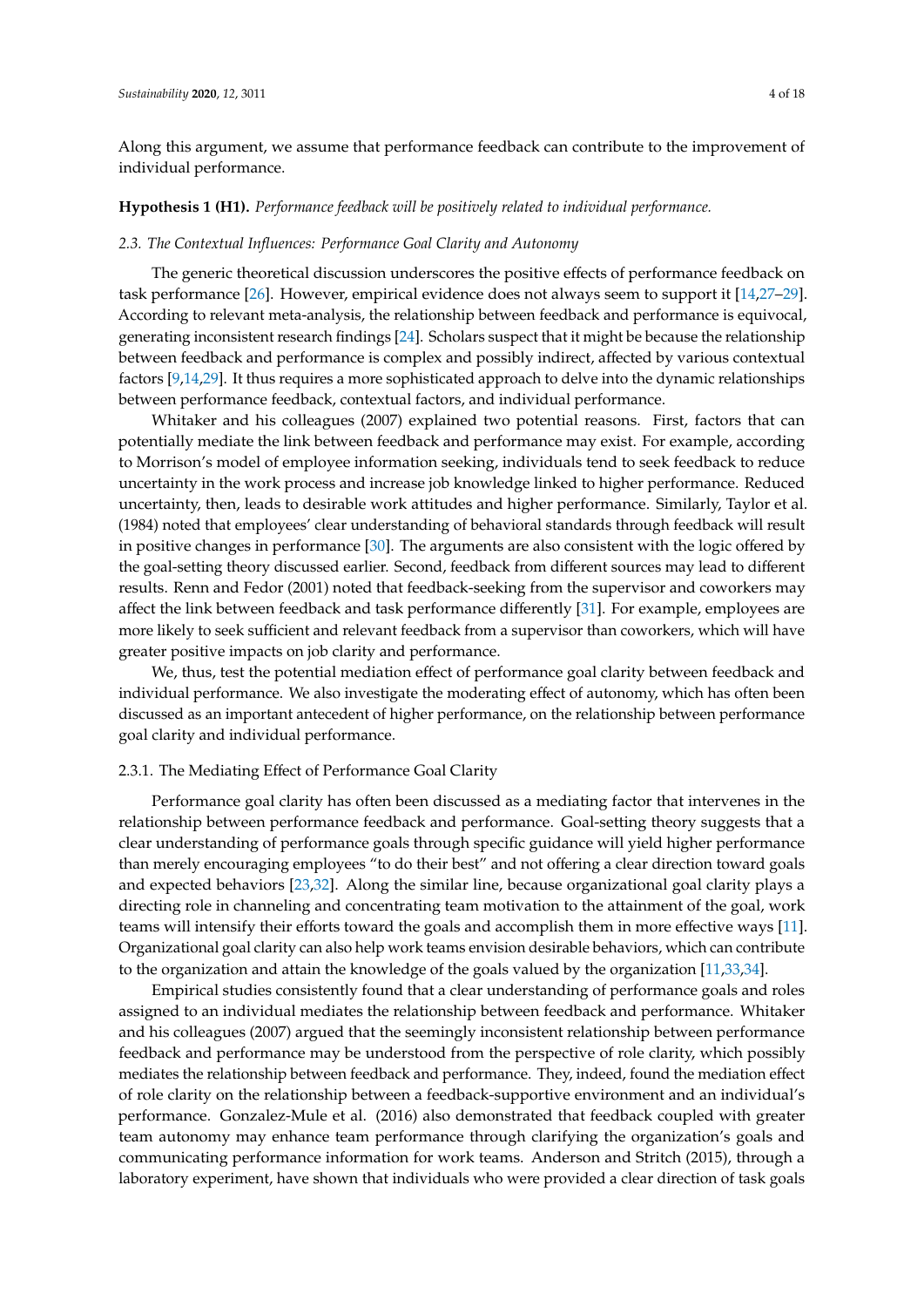were able to perform better than others who were not. Based upon these arguments, we predict that performance goal clarity will mediate the relationship between performance feedback and performance where more feedback will improve individual performance through clarifying performance goals.

**Hypothesis 2 (H2).** *Performance goal clarity will positively mediate the relationship between performance feedback and individual performance.*

#### 2.3.2. The Moderating Effect of Autonomy

Previous research has suggested that various contextual factors may moderate the relationship between performance goal clarity and performance [\[11](#page-16-2)[,14](#page-16-9)[,32](#page-16-20)[,35\]](#page-16-23). Anderson and Stritch (2015), in their experiment, found that task significance affects the association of task goal clarity and performance in the way that when an individual perceives significance of the task, he or she is likely to feel performance pressure and anxiety, which will reduce individual performance. Wallace and his colleagues (2011) found that employees' autonomous power is likely to bring higher performance only when they feel higher accountability for their work. Even in regard to affectional outcomes (e.g., job satisfaction), job autonomy is inclined to affect the outcome conditional to other contextual factors (job demand and goal ambiguity). Jong (2016) reported that job autonomy is likely to increase job satisfaction of individuals, interacting with job demand and goal ambiguity.

In particular, we focus on employees' work autonomy, which, coupled with performance goal clarity, can boost its positive effect on performance. We assume that the synergic effect of autonomy and performance goal clarity will contribute to individual performance. Prior research has often discussed the positive impacts of work autonomy on performance and work attitudes (e.g., job satisfaction, organizational commitment, job involvement) [\[36](#page-17-0)[–40\]](#page-17-1). Autonomy, as an internal cognitive state, which can be gained through sharing power and is involved in decision making, leads to increased intrinsic work motivation and enhanced self-efficacy [\[38](#page-17-2)[,41](#page-17-3)[,42\]](#page-17-4). Autonomous employees are expected to produce higher performance through sharing performance information, job-related knowledge, and discretion over task, even in highly turbulent work environments [\[36](#page-17-0)[,39\]](#page-17-5).

Higher autonomy provides individuals with the ability to determine what goals they should pursue for their organization to carry out higher performance and calibrate their efforts toward the organization's goals and individual goal accomplishment [\[11\]](#page-16-2). Although individuals with higher autonomy are motivated to make voluntary efforts towards goal attainment, there is no guarantee that they are well aware of the organization' goals, will select the goals consistent with those of the organization, and take a series of actions beneficial to the organization. Some scholars warned that autonomy may put the organization in a risk of disorder when autonomous work teams or individuals pursue goals that are not congruent with those of the organization [\[11,](#page-16-2)[43,](#page-17-6)[44\]](#page-17-7). Thus, as goal setting theory notes, clear understanding of goals, which can help employees concentrate their effort on meeting the organization's expectations over them, will be necessary to enhance the benefits of work autonomy [\[23\]](#page-16-10). Indeed, some practical experiment is supportive of the potential interaction of autonomy and performance goal clarity. The Texas Instrument company did an experiment on employees for the purpose of designing autonomous work groups. After announcing that employees are autonomous and allowed to do what they want to do, the management encouraged employees to direct themselves and independently act [\[45\]](#page-17-8). The results were not desirable because employees, who were not provided the direction of what are the organization's expectations over them, did not know what to do. However, once the organization provided feedback on the goals and goal processes for work groups, highly autonomous work groups started to produce desirable outcomes for the organization, exercising significant levels of authority over work processes and decision making related to tasks [\[11\]](#page-16-2). Along with the line of arguments, we posit that autonomy will enhance the positive effects of performance goal clarity on performance. Employees who clearly understand the performance goals, when provided greater autonomy, will produce higher performance than others with lower autonomy.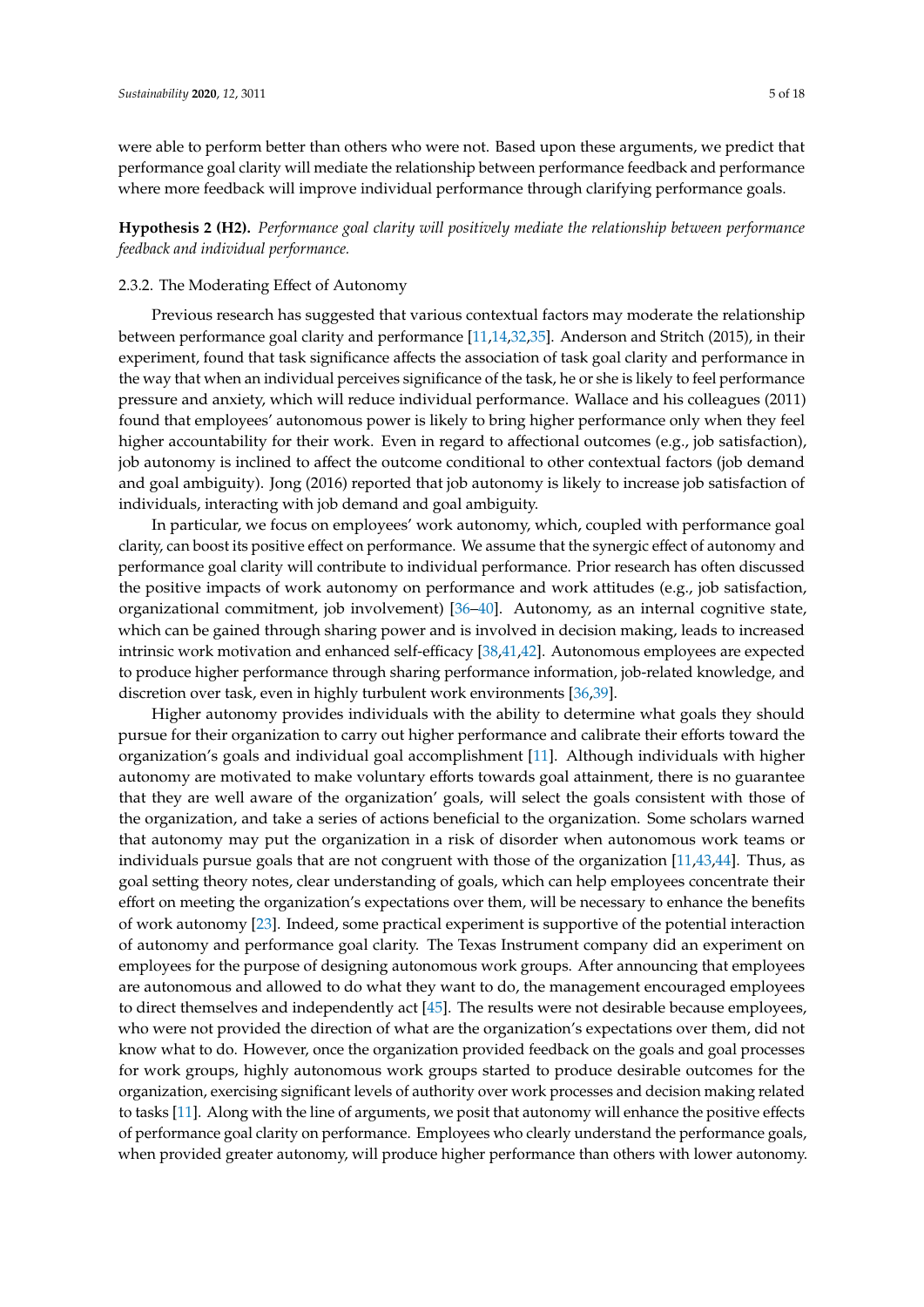**Hypothesis 3 (H3).** Autonomy will positively moderate the relationship between performance goal clarity *and performance.*

2.3.3. The Effects of Control Variables 2.3.3. The Effects of Control Variables

We controlled for key work attitudes that are likely to affect performance—public service motivation We controlled for key work attitudes that are likely to affect performance—public service and job satisfaction—and individual characteristics including occupational category (administrators or technicians), supervisory status, tenure, education, and demographic factors such as age and gender. Although not empirically consistent, scholars in public management argued that public employees with higher public service motivation are likely to perform better than others [\[4](#page-15-3)[,46\]](#page-17-9). The relationship between job satisfaction and performance is also not clearly defined. In general, job satisfaction is  $\frac{1}{2}$  predicted to be positively related to performance [\[4\]](#page-15-3).

In the rank-in-person system, organizational tenure, which is likely to be significantly correlated In the rank-in-person system, organizational tenure, which is likely to be significantly correlated with seniority, tend to be positively associated with performance evaluations. Individuals with longer seniority are more likely to receive higher performance ratings and also be eligible for longer seniority are more likely to receive higher performance ratings and also be eligible for promotion. The majority of the public workforce in the rank-in-person system is composed of general promotion. The majority of the public workforce in the rank-in-person system is composed of general administrators, which may result in higher competitiveness among them than technicians. Human administrators, which may result in higher competitiveness among them than technicians. Human capital such as educational attainment and supervisory status can be positively related to performance. capital such as educational attainment and supervisory status can be positively related to Performance of female employees, who are minorities in the organization, may be underestimated and possibly receive less favorable performance ratings than their male colleagues. Figure [1](#page-5-0) describes the possibly receive less favorable performance ratings than their male colleagues. Figure 1 describes the hypothesized model. Figure 1 describes the hypothesized model.

<span id="page-5-0"></span>



# 3. Data and Methods

### **3. Data and Methods**  *3.1. Sample and Data Collection*

*3.1. Sample and Data Collection*  Korea is composed of 17 metropolitan governments and 225 municipal governments. The disproportionalThe sample was drawn from the local government workforce in Korea.  $1$  The local government of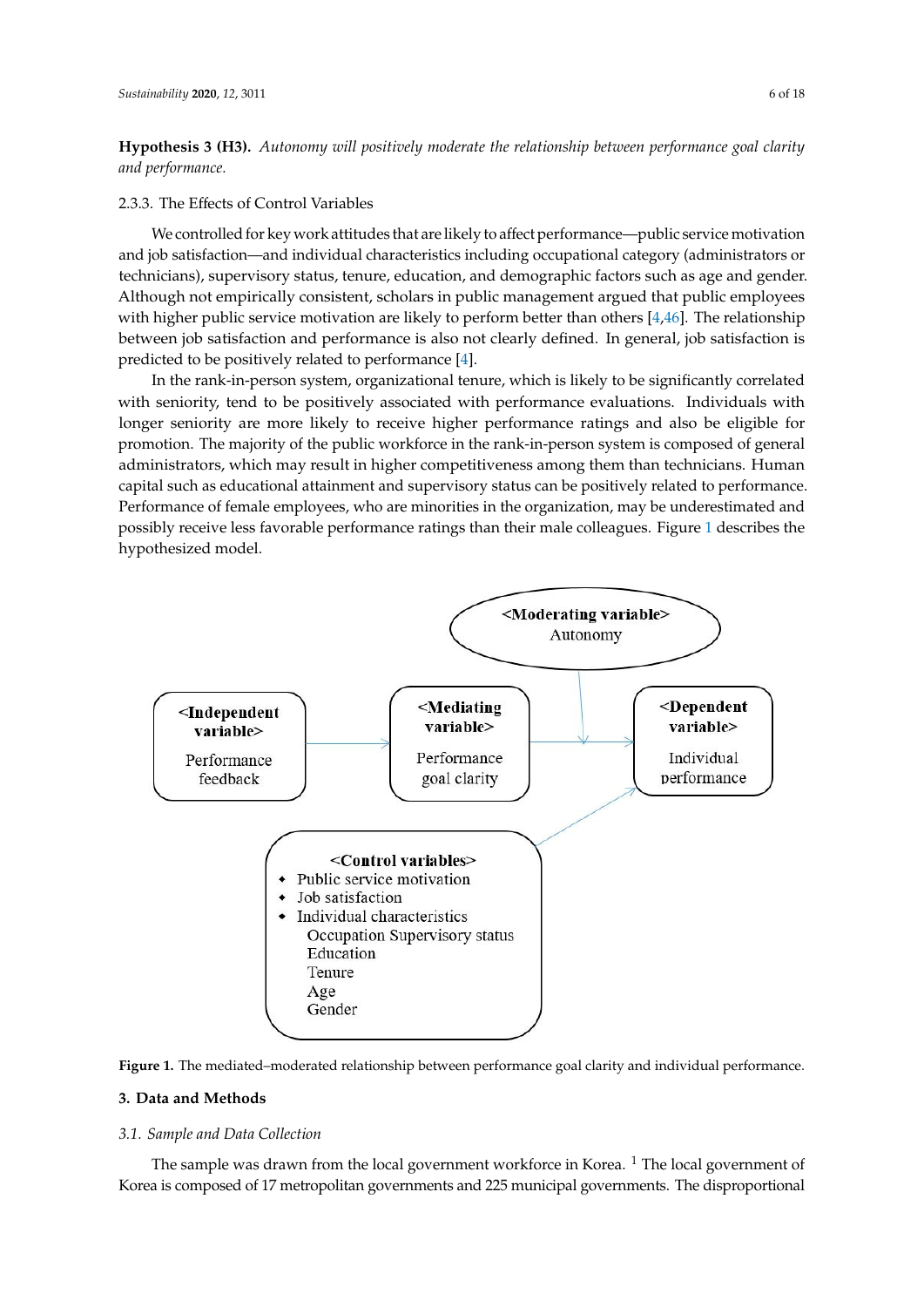stratified random sampling method was used to select a sample, which was reliable and representative of the local government workforce in Korea. Considering different sizes of metropolitan and municipal governments, 30 units from each metropolitan government and 10 units from each municipal government were selected.

The anonymous survey was conducted 16 November 2017 to 5 February 2018. The computer-aided web interview (CAWI) method was adopted to collect the data from participants. We initially reached out individuals by telephone to ask if he or she is willing to participate in our survey before conducting it. Then, we emailed out our survey only to the ones who accepted our invitation; 2766 out of 8817 initial contacts completed the survey, leading to  $31.4\%$  of the response rate. <sup>2</sup> We also attempted to contact the ones who did not respond to our request several times to encourage them to participate in the survey. The survey items were developed to inquire of organizational productivity, individual and agency level performance ratings, performance evaluations and feedbacks, leadership, work attitudes, hierarchy and work autonomy, and demographic and personal characteristics of a survey respondent.

Table [1](#page-6-0) displays the characteristics of the sample. The sample was composed of administrators (73.1%) and technicians (26.9%).  $3$  Approximately 60% of the survey respondents held rank 6 (30.5%) or rank 7 (29.4%); 10.4% of them are on rank 5, 18.5% on rank 8, 10.5% on rank 9, and 0.7% on rank 4. The average tenure of participants was 15.4 years. About 71% were college graduates. Women comprised 38.7% of the sample. Compared to the characteristics of the population, we found that our sample was representative of the population, sharing similar characteristics. The overall characteristics of the population were as follows: Men (58.6%) and women (41.4%); administrators (65%) and technicians (35%); rank 4 (1%), rank 5 (6.4%), rank 6 (28.1%), rank 7 (32%), rank 8 (15.5%), and rank 9 (11.5%); and average tenure (16.3 years).

<span id="page-6-0"></span>

| Variable                     | Mean | Std. Dev | Min          | Max | <b>Unit of Analysis</b>                                                                                                                                                                                              |
|------------------------------|------|----------|--------------|-----|----------------------------------------------------------------------------------------------------------------------------------------------------------------------------------------------------------------------|
| Individual<br>performance    | 4.76 | 1.53     | $\mathbf{1}$ | 7   | Responses to the question, "what is your<br>performance rating?" in a 7-point Likert<br>scale: from 'outstanding $= 7'$ to 'need<br>$improvement = 1'$                                                               |
| Performance<br>feedback      | 2.56 | 1.40     | $\mathbf{1}$ | 5   | The number of times to meet and discuss<br>with supervisor regarding performance last<br>year $(1 to 5 times)$                                                                                                       |
| Performance<br>goal clarity  | 3.34 | 0.79     | $\mathbf{1}$ | 5   | Index variable: the average score of<br>responses to five survey items which were<br>measured in 5-point scale                                                                                                       |
| Autonomy                     | 3.03 | 0.70     | $\mathbf{1}$ | 5   | Index variable: the average score of<br>responses to two survey items which were<br>measured in 5-point scale                                                                                                        |
| Public service<br>motivation | 3.83 | 0.55     | $\mathbf{1}$ | 5   | Index variable: the average score of<br>responses to seven survey items regarding<br>satisfaction with job itself and public<br>service motivation, each of which was<br>measured in 5-point scale                   |
| Job satisfaction             | 2.92 | 0.71     | $\mathbf{1}$ | 5   | Index variable: the average score of<br>responses to seven survey items regarding<br>satisfaction with salary, work hours, work<br>environment, and employee welfare, each<br>of which was measured in 5-point scale |
| Occupational<br>category     | 1.27 | 0.44     | $\mathbf{1}$ | 2   | General administrators = 1; technicians = $2$                                                                                                                                                                        |
| Supervisory<br>status        | 1.11 | 0.31     | 1            | 2   | Non-supervisor = 1; manager = 2                                                                                                                                                                                      |
| Educational<br>attainment    | 2.83 | 0.72     | 1            | 5   | $PhD = 5$ ; Master = 4; Bachelor = 3; 2 year<br>college graduate = $2$ ; High school<br>$graduates = 1$                                                                                                              |
| Tenure                       | 4.20 | 3.52     | 0            | 11  | The number of years employed as public<br>employees                                                                                                                                                                  |
| Gender                       | 1.39 | 0.49     | 1            | 2   | Male = 1; female = $2$                                                                                                                                                                                               |

**Table 1.** Descriptive statistics.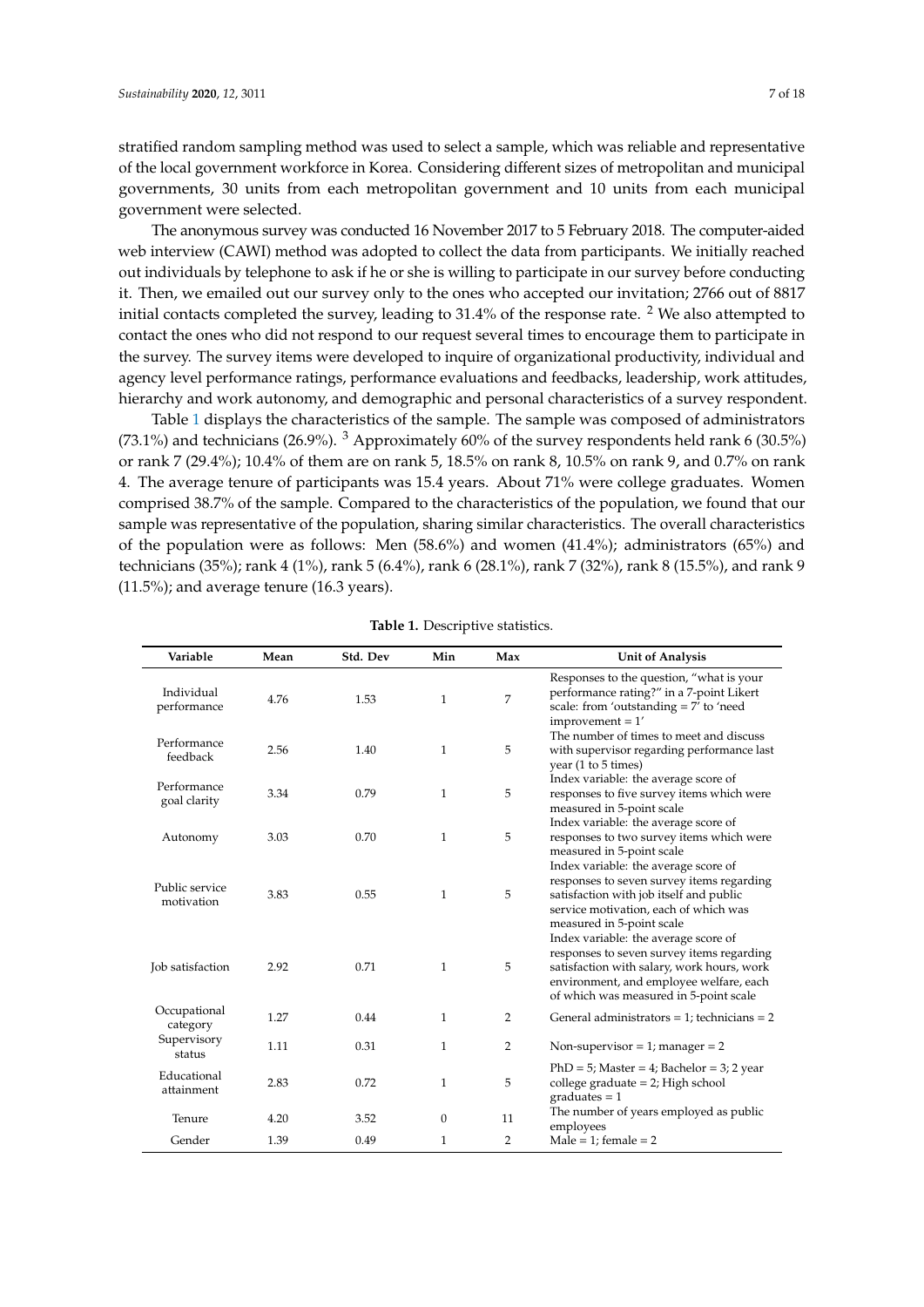Individual-level performance. By law, the Korean government requires each agency to evaluate individual-level and organizational-level performance on a regular basis. <sup>4</sup> Individual performance is assessed by two different evaluation systems, depending on their rank. Performance of employees who hold rank 4 or higher is evaluated once per year (on the last day of a year), based on the performance agreement that they establish with their supervisor at the beginning of the year. Performance of employees who hold rank 5 or lower ranks is evaluated by their supervisor twice per year, in June and December (the last day of the year). The survey respondents were asked to report the performance ratings they received from the evaluator at the end of the year (12/31). The local governments in Korea adopt a 7-point rating scale to evaluate individual performance, which ranges from 'outstanding' to 'need improvement.' In the case of using different rating scales, they were asked to select one, which best describes the level of their performance evaluation. The average performance rating reported by the survey participants is 4.7, which indicates the performance level between 'moderately good' and 'average.' Although the measure still relies on self-reported data, the way of inquiring information can reduce the potential bias caused by self-assessment of performance. The survey participants were asked to report the performance rating they obtained from their supervisor, not their perceived level of performance.

#### *3.3. Independent Variables*

#### 3.3.1. Performance Feedback

The variable was developed based on responses to the question, "how many times did you discuss your performance with your supervisor during this year?  $5$  We assume that the more frequently an individual received performance feedback from his or her supervisor, the more information regarding performance goals, which he or she should attain, and the expected levels of performance, would have been provided. The average number of performance feedback provided for employees is 3 times this year, ranging between 1 and 5 times.

#### 3.3.2. Performance Goal Clarity

The perceived level of performance goal clarity was measured by combining responses to relevant questions. Sawyer (1992) developed the measures of goal clarity, which inquire of clear understanding of duties and responsibilities, goals and objectives for the job, the relationship between individual work and the overall objectives of the work unit, the expected results of my work, and information of my work to get positive evaluations (or avoid negative evaluations) [\[47\]](#page-17-10). Referring to Sawyer's (1992) measures of goal clarity, we selected relevant survey items that specifically focus on measuring performance goals clarity. Five items inquiring of the following subjects were included: (1) Objectivity and measurability of performance goals; (2) a clear understanding of performance goals; (3) relationship between individuals' performance goals and the organization's goals; (4) a clear understanding of goal priorities; (5) information to avoid poor performance ratings. All these items were measured on a 5-point Likert scale. Cronbach's alpha value (0.90) suggests that the measure is internally consistent and reliable. We calculated the average scores of the responses to five survey items. (see Appendix [A\)](#page-14-0)

#### 3.3.3. Autonomy

This variable measured the perceived level of autonomy employees exercise in their work. Campbell and Pritchard (1976) developed the original measure of work autonomy [\[48\]](#page-17-11). Because many of the original items specifically focus on managerial roles, we selected two appropriate items for our sample, 89% of which were non-supervisors. The measures evaluated the extent to which employees felt free to determine their work processes, schedule tasks, and any work-related decisions. The questions that were asked concerned whether employees have higher levels of autonomy in their work and if a supervisor frequently delegates authority to subordinates. They were measured on a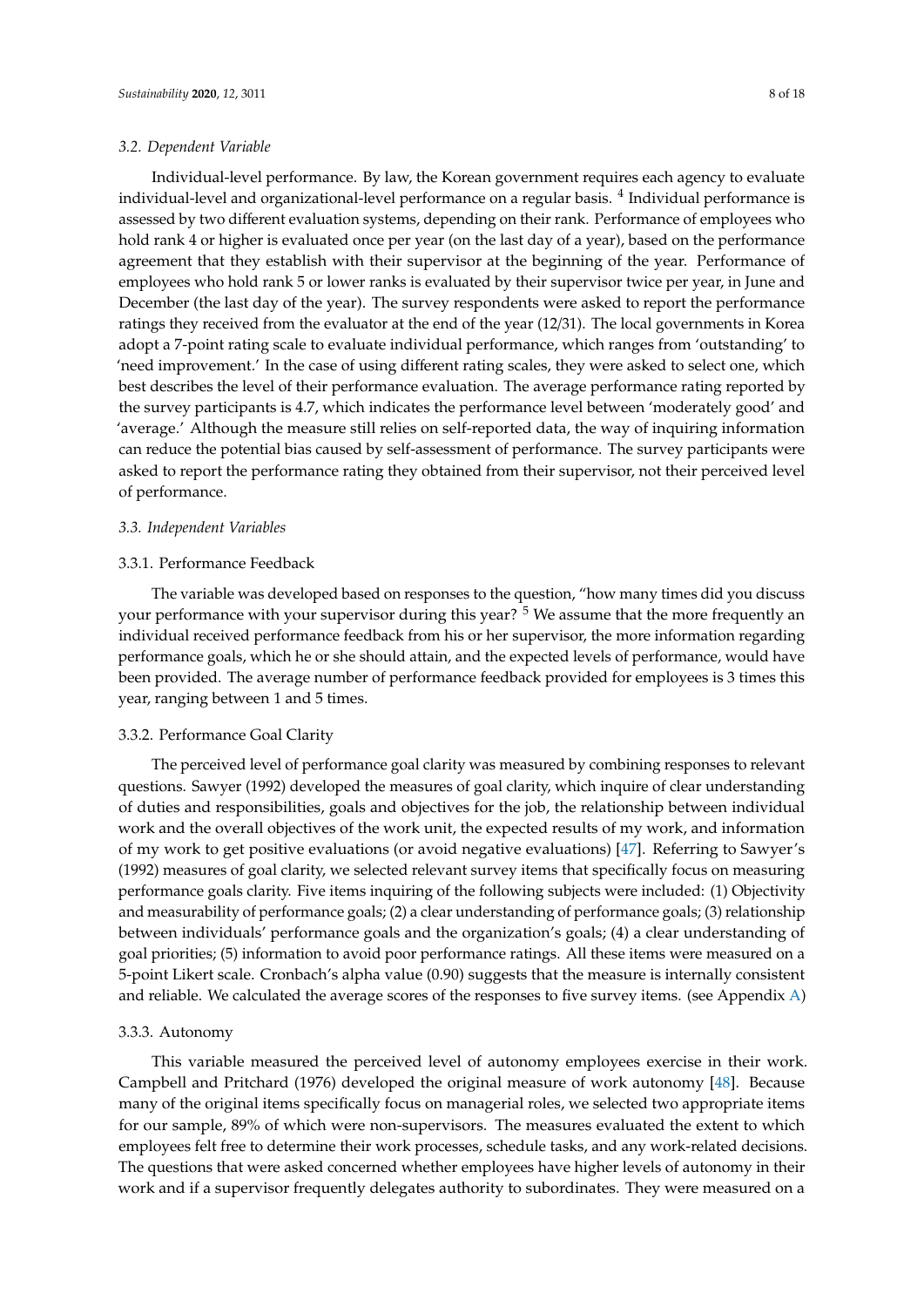5-point Likert scale. The responses to these questions (two survey items) were correlated, leading to a Cronbach's alpha value of 0.65. It suggests that the variable is internally consistent and reliable. The responses to the questions were combined by calculating the average scores of the responses to the survey items.

#### *3.4. Control Variables*

### 3.4.1. Work Attitudes

We controlled for the influences of public service motivation and job satisfaction on performance. The seven survey items of public service motivation were developed based on Perry's (1996) public service motivation measures. The measure of job satisfaction was composed of seven survey items including satisfaction with pay, working conditions, environment, and welfare programs. Each variable was measured by averaging responses to the relevant questions. Cronbach's alpha for the measure of job satisfaction was 0.73, while it was 0.85 for the measure of public service motivation; it shows that the measures are internally consistent.

#### 3.4.2. Individual Characteristics

To take into consideration the impacts of individual differences on performance, we controlled for six variables measuring individual characteristics: Occupation, tenure, educational attainment, gender, and supervisory status. The occupation variable had two values: administrator coded as "1," and technician coded as "2." Regarding this, 73% of the sample was administrators, while the rest of the sample was technicians. The tenure variable measured the number of years an individual has worked in government. For the gender variable, men were coded as "1," while women coded as "2." The supervisory status variable had two values: managers coded as "2" and non-supervisor coded as "1." The educational attainment variable had five values: PhD degree coded as "5," Master degree coded as "4," Bachelor degree as "3," 2-year college graduates coded as "2," and high school graduate coded as "1." Table [1](#page-6-0) displays the descriptive statistics, while Table [2](#page-8-0) reports bivariate correlations among variables.

<span id="page-8-0"></span>

|                              | 1          | $\overline{2}$ | 3        | 4         | 5          | 6         | 7        | 8         | 9        | 10    |
|------------------------------|------------|----------------|----------|-----------|------------|-----------|----------|-----------|----------|-------|
| 1. Occupation                |            |                |          |           |            |           |          |           |          |       |
| 2. Supervisory status        | $-0.02$    |                |          |           |            |           |          |           |          |       |
| 3. Tenure                    | $-0.01$    | $0.04*$        |          |           |            |           |          |           |          |       |
| 4. Education                 | 0.02       | 0.02           | $0.04*$  |           |            |           |          |           |          |       |
| 5. Gender                    | $-0.21$ ** | $-0.19**$      | $-0.00$  | $0.1**$   |            |           |          |           |          |       |
| 6. Feedback                  | 0.02       | $0.14**$       | 0.02     | 0.03      | $-0.16**$  |           |          |           |          |       |
| 7. Performance goal clarity  | $0.10**$   | $0.12**$       | 0.02     | $-0.01$   | $-0.07**$  | $0.37**$  | (0.71)   |           |          |       |
| 8. Autonomy                  | $0.05*$    | $0.08**$       | 0.01     | 0.01      | $-0.06$ ** | $0.19**$  | $0.30**$ | (0.71)    |          |       |
| 9. Public service motivation | 0.03       | $0.17**$       | $0.09**$ | $-0.01$   | $-0.11**$  | $0.21$ ** | $0.36**$ | $0.21$ ** | (0.57)   |       |
| 10. Job satisfaction         | $-0.01$    | $0.20**$       | $0.04*$  | $-0.05**$ | $-0.04$ ** | $0.21**$  | $0.36**$ | $0.27**$  | $0.27**$ | (0.5) |

**Table 2.** Correlations.

Note: The average variance extracted (AVE) values were in the parentheses. \*\*, *p* < 0.01; \*, *p* < 0.05.

#### *3.5. Model Specification and Testing Methods*

We developed the models that propose the effect of performance feedback on individual performance mediated by performance goal clarity and moderated by work autonomy. Although the data were collected at one point in time, the way we structured the questions may have created a natural time lag between performance feedback and performance evaluation. The survey participants were likely to report their performance rating that they received at the end of the year, given the survey was conducted during the performance evaluation period. Then, we can reasonably expect that performance feedbacks, which individuals received during a year, influenced the evaluation results obtained on the last day of the year.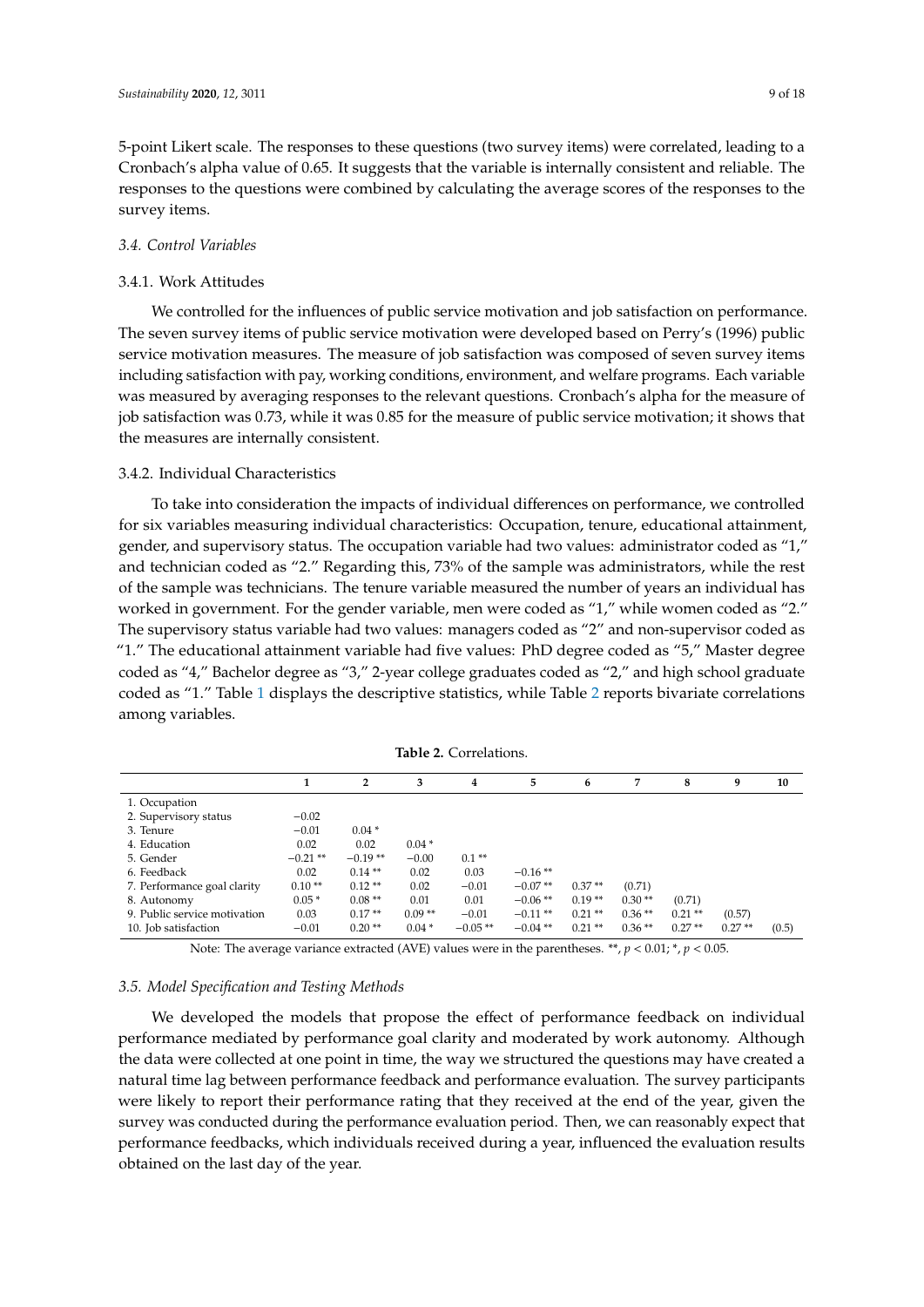Before testing the hypotheses, the confirmatory factor analysis was conducted to evaluate the measurement model for convergent and discriminant validity. The convergent and discriminant validity of the focal constructs in our models, which include performance goal clarity, autonomy, job satisfaction, and public service motivation, were examined through a series of confirmatory factor analyses. Standardized loading estimates for all the items in the four constructs ranged between 0.52 and 0.93. The average variance extracted (AVE) values for all four variables (in Table [2\)](#page-8-0) were over 0.5, which is the recommended cutoff point [\[49](#page-17-12)[,50\]](#page-17-13). The AVE of performance goal clarity corresponds to 0.71; autonomy, 0.71; job satisfaction, 0.5; public service motivation, 0.57. Composite reliabilities of four variables were 0.91 (performance goal clarity), 0.83 (work autonomy), and 0.87 (public service motivation). The composite reliability of job satisfaction was 0.67, which was lower than the recommended cutoff point (0.70), but an acceptable level [\[51\]](#page-17-14).

To test discriminant validity, we tested four models: one-factor model to four-factor and compared the fit indices of the hypothesized models. The results are shown in Table [3.](#page-9-0) In the one-factor model, all the variables were loaded on a single factor. In the two-factor model, autonomy, job satisfaction, and public service motivation were loaded on one factor. In the three-factor model, job satisfaction and public service motivation were loaded on one factor. In the four-factor model, each variable was loaded on a single factor. The hypothesized four-factor model was shown to provide a better fit than the other models. The fit indexes including 683.43 (chi-square), 0.96 (CFI), 0.03 (SRMR), and 0.06 (RMSEA) are indicative of acceptable fit [\[52,](#page-17-15)[53\]](#page-17-16). Table [2](#page-8-0) displays that the AVE of each construct was greater than its shared variance with any other construct, suggesting that discriminant validity was supported for the four constructs [\[50\]](#page-17-13).

**Table 3.** The comparison of the measurement models.

<span id="page-9-0"></span>

| Models         | $x^2$         | df | <b>RMSEA</b> | CFI   | <b>SRMR</b> |
|----------------|---------------|----|--------------|-------|-------------|
| 4-factor model | 683.43 ***    | 59 | 0.062        | 0.962 | 0.03        |
| 3-factor model | 985.8 ***     | 62 | 0.073        | 0.943 | 0.035       |
| 2-factor model | $1634.83$ *** | 64 | 0.094        | 0.904 | 0.057       |
| 1-factor model | $6714.3***$   | 65 | 0.192        | 0.593 | 0.132       |

Note: 1-factor model (performance goal clarity, autonomy, job satisfaction, and public service motivation (PSM) → one factor); 2-factor model (performance goal clarity and autonomy→ one factor, PSM and job satisfaction  $\rightarrow$ the other factor); 3-factor model (PSM and job satisfaction→ one factor, performance goal clarity → another factor, autonomy  $\rightarrow$  the other factor); 4-factor model, each variable was loaded on a single factor. \*\*\*,  $p < 0.001$ .

To test the hypothesized relationships, structural equation modeling (SEM) was performed. To examine the indirect effects of performance feedback on individual performance through performance goal clarity, we adopted the bootstrap estimation method, using 1000 replications. Asymmetric bootstrap confidence intervals have been widely used to test indirect effects [\[54\]](#page-17-17). Evidence of 95% bootstrap confidence intervals that are above zero indicates the statistical significance of indirect effects [\[54\]](#page-17-17). We also included a multiplicative term of performance goal clarity and autonomy in the models, to test the moderating effect of autonomy on the relationship between performance goal clarity and performance. We mean-centered each constituent variable before generating the multiplicative term (or interaction variable). To probe the moderation effect, we conducted a simple slope analysis by testing the effect of goal clarity on individual performance at the low level of autonomy (one standard deviation (SD) below the mean) and at the high level of autonomy (one SD above the mean) [\[55,](#page-17-18)[56\]](#page-17-19). The result was plotted.

#### **4. Results**

Figure [2](#page-10-0) provides the summary of the path estimates between feedback, goal clarity, autonomy, and individual performance, where the effects of work attitudes (job satisfaction and public service motivation) and individual characteristics were controlled. The fit indices of the model show that the model fit was good: The Chi-square = 4.1 ( $p < 0.1$ ), RMSEA = 0.034, CFI=0.998, SRMR = 0.004 [\[54\]](#page-17-17).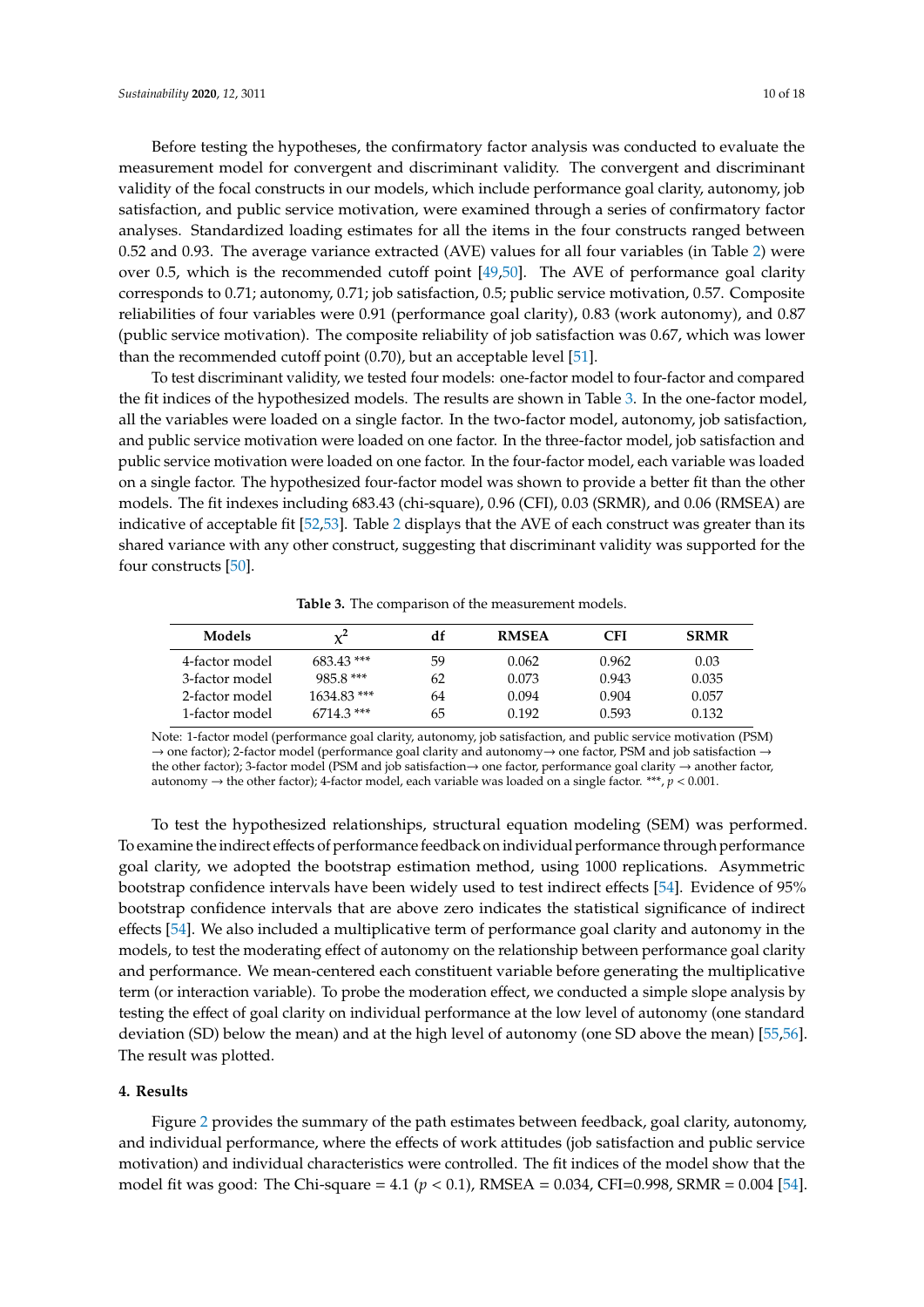Table 4 sh[ow](#page-10-1)s the detailed estimates of structural path estimates. When testing the hypothesized model, we compared it with alternative models to determine a direct relationship between performance feedback and individual performance. The alternative model 1 deleted the direct effect of performance feedback and individual performance. The alternative model 1 deleted the direct effect of feedback and individual performance. The fit indices of the alternative model included the Chi-square  $= 365.9$  ( $p < 0.001$ ), RMSEA = 0.166, CFI = 0.74, SRMR = 0.043 (Table [5\)](#page-11-0). The alternative model 2 added the indirect paths of autonomy, generic work motivation, and public service motivation on individual performance. The fit indices of the alternative model included the Chi-square = 18.44  $(p < 0.001)$ , RMSEA =  $0.056$ , CFI =  $0.98$ , SRM[R =](#page-11-0)  $0.007$  (Table 5). We, thus, verified the validity of our hypothesi[ze](#page-11-0)d model. Table 5 displays the summary of the fit indices of the hypothesized model and alternative models.

<span id="page-10-0"></span>

<span id="page-10-1"></span>individual performance. \*\*\*,  $p < 0.001$ ; \*,  $p < 0.1$ . **Figure 2.** The results of the mediated–moderated relationship between performance goal clarity and

| <b>Structural Path</b>                                                 | Coef.       | Std. Err. |
|------------------------------------------------------------------------|-------------|-----------|
| Performance feedback $\rightarrow$ performance goal clarity            | $0.165$ *** | 0.01      |
| Autonomy $\rightarrow$ performance goal clarity                        | $0.213$ *** | 0.02      |
| Job satisfaction $\rightarrow$ performance goal clarity                | $0.098$ *** | 0.03      |
| Public service motivation $\rightarrow$ performance goal clarity       | $0.277$ *** | 0.03      |
| Performance goal clarity $\rightarrow$ individual performance          | $0.136$ *** | 0.02      |
| Performance feedback $\rightarrow$ individual performance              | $0.037***$  | 0.01      |
| Autonomy $\rightarrow$ individual performance                          | $0.069$ *** | 0.02      |
| Job satisfaction $\rightarrow$ individual performance                  | $0.178$ *** | 0.03      |
| Public service motivation $\rightarrow$ individual performance         | $0.159$ *** | 0.03      |
| Performance goal clarity*autonomy $\rightarrow$ individual performance | $0.041*$    | 0.02      |
| Occupation $\rightarrow$ performance goal clarity                      | $0.146$ *** | 0.03      |
| Tenure $\rightarrow$ performance goal clarity                          | 0.0003      | 0.002     |
| Education $\rightarrow$ performance goal clarity                       | $-0.025$    | 0.02      |
| Gender $\rightarrow$ performance goal clarity                          | $0.097**$   | 0.03      |
| Supervisory status $\rightarrow$ performance goal clarity              | 0.072       | 0.05      |
| Occupation $\rightarrow$ individual performance                        | 0.014       | 0.03      |
| Tenure $\rightarrow$ individual performance                            | $0.006$ *** | 0.001     |
| Education $\rightarrow$ individual performance                         | 0.029       | 0.017     |
| Gender $\rightarrow$ individual performance                            | $-0.08**$   | 0.03      |
| Supervisory status $\rightarrow$ individual performance                | $-0.018$    | 0.05      |

**Table 4.** The estimated structural path coefficients  $(N = 2630)$ .

Note: χ 2 (1) = 4.1 \*, RMSEA = 0.034, CFI = 0.998, SRMR = 0.004, \*\*\*, *p* < 0.001; \*\*, *p* < 0.01; \*, *p* < 0.1.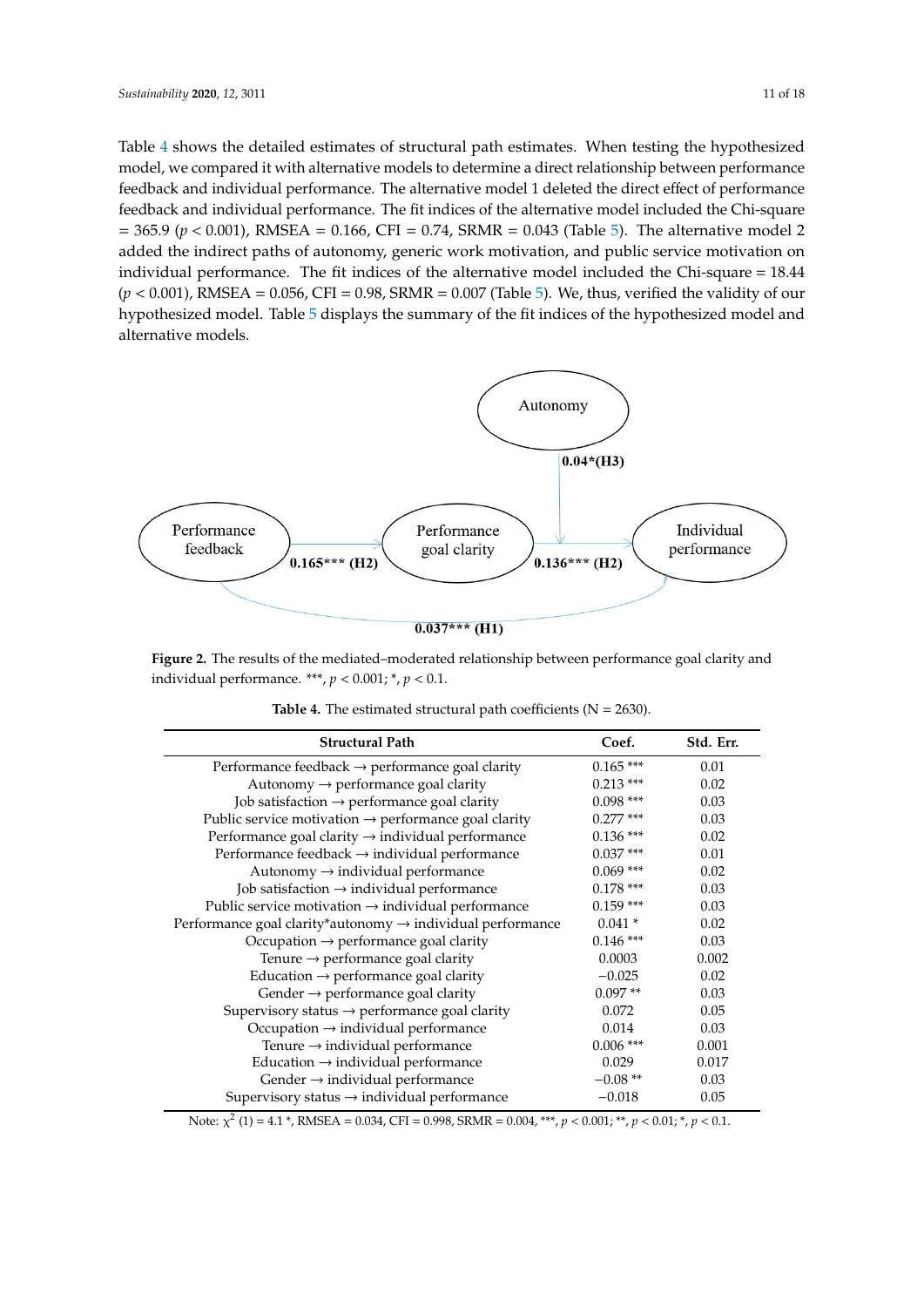<span id="page-11-0"></span>

| <b>Models</b>          | $\chi^2$    | df | <b>RMSEA</b> | CFI   | <b>SRMR</b> |
|------------------------|-------------|----|--------------|-------|-------------|
| The hypothesized model | $4.1*$      |    | 0.034        | 0.998 | 0.004       |
| Alternative model 2    | $18.44$ *** |    | 0.056        | 0.988 | 0.007       |
| Alternative model 1    | $365.9***$  |    | 0.166        | 0.74  | 0.043       |

**Table 5.** The summary of fit indices of the hypothesized model and alternative models.

H1 posits that performance feedback will be positively related to individual performance. The direct relationship between performance feedback and individual performance was found to be positive  $(0.037, p < 0.001)$ , which is consistent with our expectations. It suggests that more frequent feedback on performance was positively associated with the enhanced performance of employees. Individuals who had more opportunities to meet their supervisor and communicate performance goals, performance information, and expected behaviors were more likely to attain higher evaluation ratings of performance.

H2 postulates that performance goal clarity would mediate the relationship between performance feedback and performance. We expected that more frequent feedback would help employees better understand the performance goals and expectations they should meet, in turn improving performance. Especially in the public sector where multiple goals compete and conflict with each other, performance feedback will play a critical role in prioritizing the goals and guide employees in the way that they can select goals and concentrate their efforts on the organizational priorities. To test the mediation effect, we performed the bootstrapping estimation. The results in Table [6](#page-11-1) show that the indirect effect of performance feedback on individual performance through performance goal clarity was also significant (0.022,  $p < 0.001$ , 95% confidence interval [0.015, 0.030]), which is supportive of H2. Performance feedback was positively related to higher clarity of performance goals (0.165, *p* < 0.001). Higher goal clarity was also positively related to individual performance (0.136, *p* < 0.001). They indicate that performance goal clarity significantly mediates the relationship between performance feedback and individual performance. More frequent feedback and discussion on performance will first clarify performance goals for employees, in turn aiding in their higher performance. The indirect relationships between autonomy, job satisfaction, public service motivation, and individual performance, which are mediated by performance goal clarity, were also significant. Table [6](#page-11-1) displays the results of the bootstrap estimation.

**Table 6.** The results of the bootstrap estimation.

<span id="page-11-1"></span>

| <b>Indirect Effect</b>                                                                              | Coef.        | <b>Bootstrap</b><br>Std. Err. | 95%<br>Confidence Interval |
|-----------------------------------------------------------------------------------------------------|--------------|-------------------------------|----------------------------|
| Performance feedback $\rightarrow$ performance goal<br>$clarity \rightarrow individual performance$ | $0.0224$ *** | 0.004                         | [0.015, 0.030]             |
| Autonomy→ performance goal clarity→<br>individual performance                                       | $0.029$ ***  | 0.005                         | [0.019, 0.039]             |
| Job satisfaction-> performance goal<br>$clarity \rightarrow individual performance$                 | $0.013**$    | 0.004                         | [0.005, 0.022]             |
| Public service motivation→ performance<br>goal clarity $\rightarrow$ individual performance         | $0.038***$   | 0.007                         | [0.024, 0.052]             |

Note: 1000 replications, \*\*\*, *p* < 0.001; \*\*, *p* < 0.01.

H3 assumes that autonomy will positively moderate the relationship between performance goal clarity and performance in the way that employees, who clearly understand the performance goals, when provided a higher level of work autonomy, will produce higher performance than others with lower autonomy. The moderation effect of autonomy on the relationship between performance goal clarity and individual performance was significant (0.041, *p* < 0.05). The hypothesis was supported, suggesting that employees with higher autonomy will benefit more from performance goal clarity,

Note: \*\*\*, *p* < 0.001; \*, *p* < 0.1.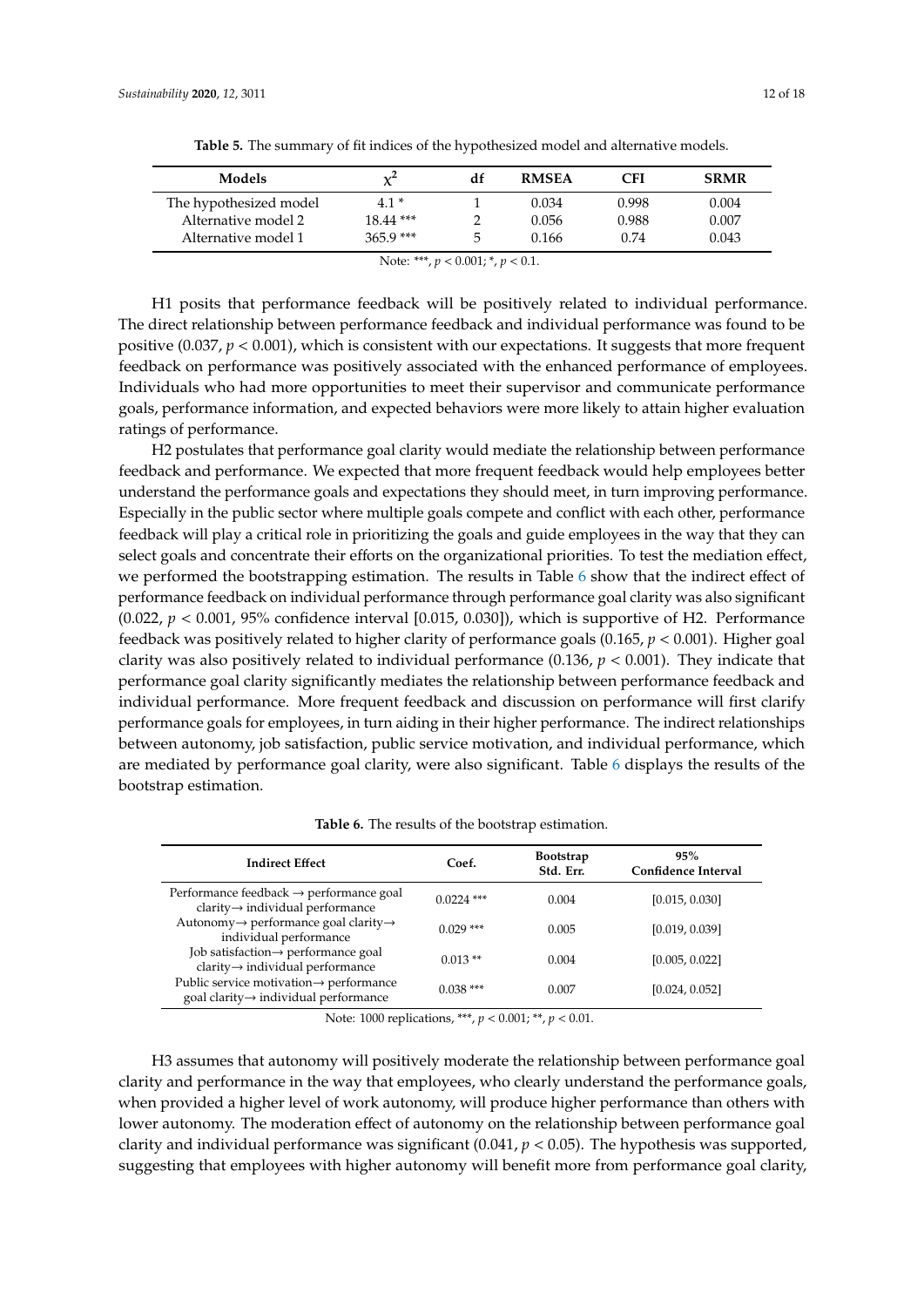achieving higher performance. Figure [3](#page-12-0) plots the moderation effect of autonomy on the relationship  $\frac{a}{\sigma}$  between goal clarity and individual performance. between goal clarity and individual performance.

<span id="page-12-0"></span>

**Figure 3.** Plotting the moderation effect of autonomy. **Figure 3.** Plotting the moderation effect of autonomy.

The models control the effects of work attitudes and individual characteristics on individual The models control the effects of work attitudes and individual characteristics on individual performance. Job satisfaction (0.178, *p* < 0.001) and public service motivation (0.159, *p* < 0.001) were performance. Job satisfaction (0.178*, p <* 0.001) and public service motivation (0.159*, p <* 0.001) were<br>both positively associated with individual performance. In addition*,* the relationships between job satisfaction and public service motivation, and performance were mediated by goal clarity like that satisfaction and public service motivation, and performance were mediated by goal clarity like that<br>between feedback and performance. Employees with longer tenures were more likely to attain higher performance ratings. It might be attributed to the characteristics of the personnel system in the performance ratings. It might be attributed to the characteristics of the personnel system in the<br>Korean government, which has heavily relied upon seniority in making important personnel decisions including assignment of works and roles, promotion, and wage. <sup>8</sup> Tenure, thus, is inclined to have a positive effect on a performance rating. Female employees tended to receive lower performance a positive effect on a performance rating. Female employees tended to receive lower performance ratings. The negative correlation between tenure and women may indicate that female employees have ratings. The negative correlation between tenure and women may indicate that female employees have<br>shorter tenures than their male colleagues, which may lead to relatively lower performance ratings for women. Occupational category, supervisory status, and educational attainment were not significantly related to individual performance. related to individual performance.

# **5. Discussion and Conclusion 5. Discussion and Conclusions**

Prior research has investigated how performance feedback can contribute to individual Prior research has investigated how performance feedback can contribute to individual performance [14]. Empirical evidence has not consistently indicated that feedback on performance performance [\[14\]](#page-16-9). Empirical evidence has not consistently indicated that feedback on performance positively influences individuals' job performance [14,24,27,28]. Such inconsistency may suggest the positively influences individuals' job performance [\[14](#page-16-9)[,24,](#page-16-11)[27](#page-16-16)[,28\]](#page-16-24). Such inconsistency may suggest the existence of a dynamic relationship between feedback and performance, which might be influenced existence of a dynamic relationship between feedback and performance, which might be influenced by a variety of contextual factors. Indeed, our research has shown that performance feedback may by a variety of contextual factors. Indeed, our research has shown that performance feedback may contribute to the improvement of individual performance by clarifying the performance goals they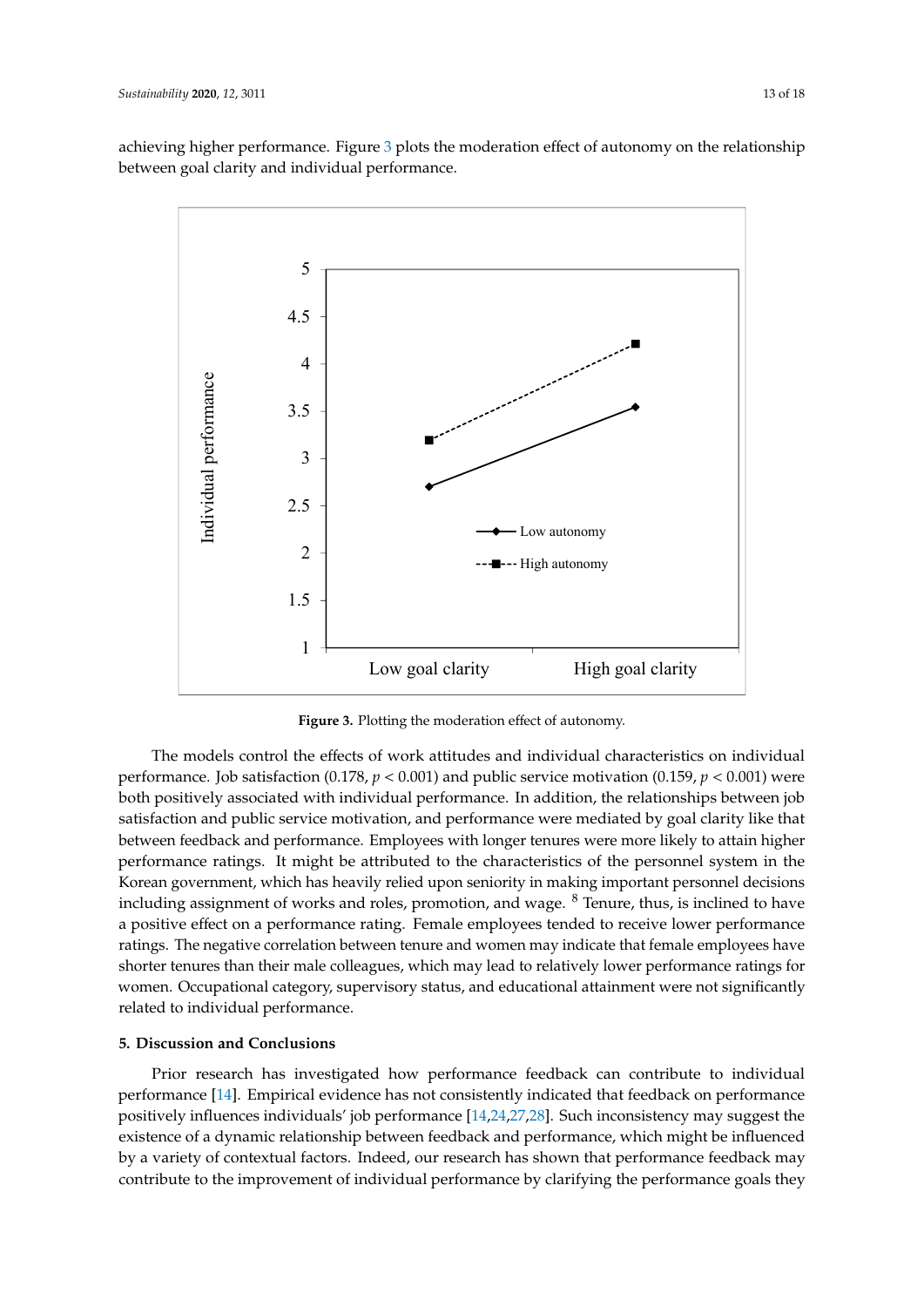need to focus on. We also found that when an individual has been given higher autonomy in their work, while also having a clearer sense of the organizational and performance goals, he or she could further improve their performance. These findings support theoretical arguments of the potential benefits of feedback over performance improvement.

This research adds to the literature in some meaningful ways. First, little research has analyzed the potential dynamic relationships between feedback, performance goal clarity, autonomy, and individual performance in the context of public organizations. This study has demonstrated that promoting a feedback-rich environment and supporting a coaching approach to performance management can possibly alleviate the chronic problem of goal ambiguity in the public sector, ultimately enhancing public employees' productivity, and organizational performance. Furthermore, it highlighted the importance of employees' work autonomy, which can boost the positive effects of performance feedback and performance goal clarity on individual performance. Given public employees' autonomy in their work has often been considerably limited by the complicated sets of legal and political constraints, our findings will have an important practical implication on effective performance management in the public sector. Second, an objective measure of individual performance was adopted to test the feedback effects. Some previous studies used perceptual measures of feedback and performance or attitudinal outcomes to test the feedback effects, which might cause the results to be highly vulnerable to mono-source bias [\[14\]](#page-16-9). We have improved the robustness of the results by using a more objective way of measuring performance feedback and individual performance. Performance evaluation results and the actual number of feedback experiences were adopted to test the relationships.

The primary finding of this study is that feedback can help public employees overcome the challenges of goal ambiguity, ultimately attaining higher performance evaluations. The result is consistent with the arguments of goal-setting theory [\[23\]](#page-16-10) and control theory, which noted that in the process of accomplishing goals, feedback plays a guiding role in directing individual workers to follow the behavioral standards and expectations valued by the organization and to pay attention to the aspects of tasks indicated by feedback. Our findings showed that employees who had more chances to receive feedback from their supervisor were likely to accomplish higher performance evaluations than others. It suggests that as theoretical arguments indicated, feedback on performance will improve individual performance by providing proper instructions and guidelines for employees to obtain desirable outcomes for both employees and the organization. As a result, performance feedback can help individuals set future goals and behaviors in the direction of promoting their productivity, therefore contributing to higher performance of the organization [\[25\]](#page-16-12).

Another interesting finding is the moderation effect of autonomy, which may influence the relationship between performance goal clarity and individual performance. According to the result, employees who have a higher level of autonomy on their work are likely to take greater advantage of a clear perception of organizational expectations over individual performance and behaviors. Autonomy allows individuals to retain control over how to channel their efforts towards high performance and to accomplish goals congruent to the organization's [\[11\]](#page-16-2). Employees' voluntary efforts towards goal accomplishment, armed with a firmer insight into what goals the organization want employees to accomplish and how they behave, will generate synergic effects on organizational goal attainment [\[11](#page-16-2)[,14](#page-16-9)[,44\]](#page-17-7). In a similar vein, Locke and Latham (1990) in goal-setting theory also argued that autonomous employees can select goals consistent with those of the organization and invest more effort in meeting with the organization's expectations over them [\[23\]](#page-16-10).

The results of this study provide important practical implications for employee development and performance management in the public sector. Performance evaluations, which are rarely conducted only once or twice per year, will not be sufficient for helping employees in improving their performance [\[14\]](#page-16-9). Supervisory feedback, either formally or informally, can fill in the gaps between employee demand on feedback and formal performance evaluations and feedbacks [\[13\]](#page-16-14). In addition, more opportunities for feedback may help employees to obtain development-related advice on a more consistent basis [\[14,](#page-16-9)[57\]](#page-17-20), which will ultimately contribute to their career development as well as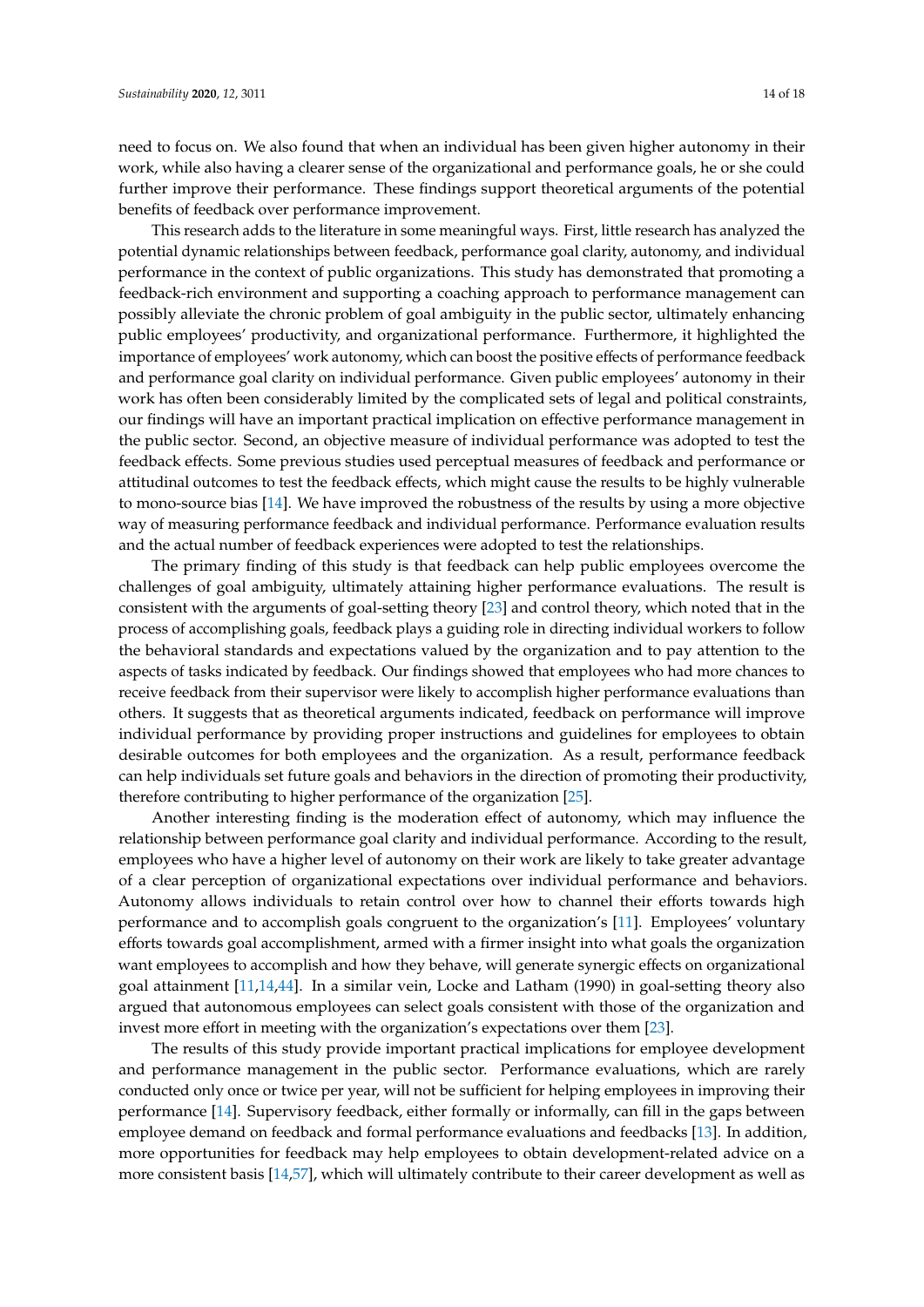organizational effectiveness. Encouraging employees to seek feedback on their work and behaviors will create a feedback environment where the overall level of employees' understanding of organizational goals and behavioral expectations is elevated. Eventually, such organizational culture will facilitate the organization's performance management practices and developing its highly performing workforces.

Further research is required to address the limitations of this study. We tested our hypotheses by analyzing cross-sectional data, which may be limited in establishing the causal link between performance feedback and individual performance. Although not relying completely on respondents' perceptions, our measure of individual performance was developed based on self-reported data. Self-reported performance ratings may be less accurate than those provided by evaluators; said otherwise, the potential gaps may exist between self-reported ratings and actual performance ratings. Nevertheless, it still reduces the potential mono-source bias, which may be associated with self-assessment of performance. Future research could improve such limitations by developing longitudinal research performance.<br>
designs with more objective measures of individual performance. respondents to perceptions, our measure of individual performance. r<br>dosigns with more object Further research is required to address the limitations of this study. We test this study. We test this study. We test

Author Contributions: Data curation, S.P.; Methodology, S.C.; Writing-Original Draft, S.P. and S.C. All authors have read and agreed to the published version of the manuscript.

Funding: This study was financially supported by the Public Performance Management Research Center in the Graduate School of Public Administration at Seoul National University. [Project Number: 0678-20180008]. organizational effectiveness. Encouraging employees to seek feedback on their work and behaviors **ull calculum** created with containing supported by the created created bundle created and the overall level of  $\Gamma$  and  $\Gamma$  and  $\Gamma$  and  $\Gamma$  and  $\Gamma$  and  $\Gamma$  and  $\Gamma$  and  $\Gamma$  and  $\Gamma$  and  $\Gamma$  and  $\Gamma$  and  $\Gamma$  and  $\$ 

**Conflicts of Interest:** The authors declare no conflict of interest **Conflicts of Interest:** The authors declare no conflict of interest will facilitate the organization of the organization of the organization of the set of the set of the set of the set of the set of the set of the set of the set of the set of the set of the set of the set of the set of the

#### <span id="page-14-0"></span>**Appendix A. Organization** effective nesses. Encouraging employees to see to see to see to see to see to see to see to see to see to see to see to see to see to see to see to see to see to see to see to see to see to see performance ratings. Nevertheless, it still reduces the potential mono-source bias, which may be  $\Delta$ s self-assessment of performance. Funture research could improve such limitations by  $\Delta$

- Performance feedback Further research is required to address the limitations of this study. We test this study. We test this study.  $\mathbf{D}$  cafe a groupe a feedback environment where the overall level of employees' understanding of  $\mathbf{D}$  $\overline{\phantom{a}}$  cordinate reductions is electron is electron signally.
- How many times did you discuss about your performance with your supervisor last year? - How many times did you discuss about your performance with your supervisor last year? Facilitation facilitation facilitation organization organization in the organization of the organization in the organization of the organization of the organization in the organization of the organization of the organizati
- Performance goal clarity (alpha =  $0.88$ ; 5 point scale from "very disagree to very" Performance goal clarity (alpha =  $0.88$ ; 5 point scale from "very disagree to very agree") respondents' perceptions, our measure of individual performance was developed based on selfperforming workforces. Furthermance goal clarity (alpha  $-0.56$ , 9 point scale from  $V$ cry disagree to  $V$ cry agree
- Individuals clearly understand their performance goals.
- Individuals' performance goals can be objectively measured. marriagas performance goals can be objectively measured. performance general performance feedback and individual performance. Although not relying completely one relying complete  $\mathbb{R}^n$ . **2020,** *2020***,** *1101Y1000as PETIOLINAICE* goals can be objectively ineasured.
- Individuals' performance goals are properly aligned with organizational goals. - Individuals' performance goals are clearly ordered by their priority. In dividuals' performance coale are clearly and nod by their priority.
- j - Individuals' performance goals are properly aligned with organizational goals. evaluational gaps may be property aligned with organizational goals.<br>
<u>Encouraging employees</u> to see their work and behaviors and behaviors on the haviors and behaviors on the haviors
- $\frac{1}{2}$  The reasons for an individual's poor performance evaluation - The reasons for an individual's poor performance evaluation are clearly explained.
- $\Lambda$ utonomy. (alpha =  $0.65$ ;  $\overline{5}$  noint asolo from "vor • Autonomy (alpha =  $0.65$ ; 5 point scale from "very disagree to very agree")  $\frac{1}{\sqrt{2}}$  facilitations the organization organization  $\frac{1}{\sqrt{2}}$  is highly independent  $\frac{1}{\sqrt{2}}$
- Individuals have a high level of work autonomy. - How many times discuss about  $y$  discuss about  $y$ developing longitudinal research designs with more objective measures of individual performance.
- $\mathbb{P}$  public service motivation (alpha  $\mathbb{P}$  point scale from  $\mathbb{P}$  point scale from  $\mathbb{P}$  point scale from  $\mathbb{P}$  point scale from  $\mathbb{P}$  point scale from  $\mathbb{P}$  point scale from  $\mathbb{P}$  point scale fr - Supervisors often delegate work authority to their subordinates.
- Public service motivation (alpha =  $0.87$ ; 5 point scale from "ve • Public service motivation (alpha =  $0.87$ ; 5 point scale from "very disagree to very agree") by analyzing cross-sectional data, which may be limited in establishing the causal link between  $\mathcal{L}$  $\bullet$  and service monvanon (alpha = 0.07, 9 point seale none very alsagree to very agree.)
- I am strongly committed to work. - I am strongly committed to - I am strongly committed to work.
- I do my best with very challenging - Individual goals are properly aligned with organization organization organization organization organization<br>The properly aligned with organization of the properly aligned with organization of the properly aligned with o - I do my best with very challenging works.
- I prioritize the interest of the local community over my private interest. j
- I feel strong accountability for the society.  $\frac{1}{2}$  reduces the potential mono-source bias, which mono-source bias, which mono-source bias, which may be possible mono-source bias, which may be possible.
- I can sacrifice myself to help others. - I can sacrifice myself to help others.
	- I feel sympathetic for people in difficult si I feel sympathetic tor people in unifican shad - I feel sympathetic for people in difficult situation.
- I feel good when my idea contribute to public policy. j
- I am satisfied with work hours. • Job satisfaction (alpha =  $0.87$ ; 5 point scale from "very dissatisfied to very satisfied  $\frac{1}{\sqrt{1}}$  $\bullet$  Job satisfaction (alpha = 0.87; 5 point scale from "very dissatisfied to very satisfied")
	- $\mathbf{I}$  and  $\mathbf{I}$  am satisfied with employee welfare. - I am satisfied with salary. - How many times discuss about  $y$  discuss about  $y$
- I am satisfied with workload.
	- $\mathbf{I}$  and satisfied with performance pay.  $\frac{1}{2}$  am satisfied with work hours. - I am satisfied with work hours.
- **Notes**  - I am satisfied with performance  $\mathbf{I} = \mathbf{f} \cdot \mathbf{f} \cdot \mathbf{f}$  and people in different situation. - I am satisfied with performance pay.  $\mathbf{r}$  is a performance goals are clearly ordered by the individuals are clearly ordered by the individuals of  $\mathbf{r}$ .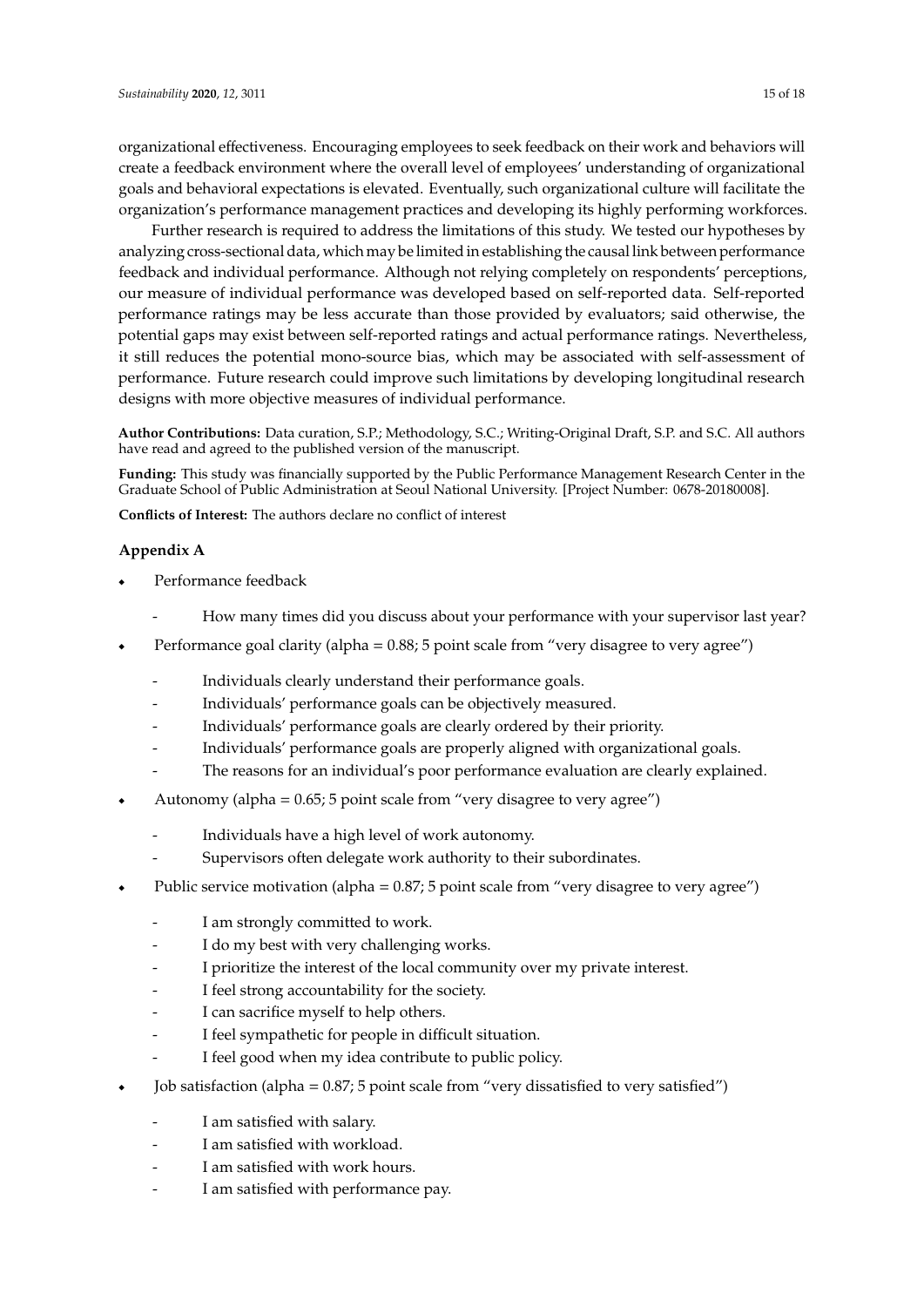- I am satisfied with employee welfare.
- I am satisfied with work environment.
- I am satisfied with training and education.

#### **Notes:**

- 1. The Korean government has the rank-in-person system that requires specialized skills and expertise relatively less than other personnel systems [\[58\]](#page-17-21). Public employees often rotate different jobs and learn different skills. They traditionally acquire necessary skills and knowledge that are required to perform their duties from their supervisors and previous job holders. Performance appraisals also are conducted weighing much on evaluators' subjective assessments. Thus, employees are more likely to rely on performance feedbacks from their supervisor that are perceived to be directly connected to performance appraisals than any job-related documentation (e.g., job descriptions, manuals).
- 2. When disaggregated to metropolitan and municipal governments, the response rates correspond to 18.7% (509 out of  $\text{2722}$ ) and 37% (2257 out of 6095), respectively.
- 3. The rank-in-person system offers the basic personnel system in the Korean government. The Korean public personnel system preferably hires generalists who have general administrative ability and knowledge rather than specialists who have special skills and expertise. There are three types of occupations in the Korean government: (1) General administrators, (2) specialists (e.g., police, teachers), and (3) political appointees and supporting positions. The general administrator category is comprised of administrators (65%) and technicians (35%). The population of the survey corresponds to the group of general administrators in the local governments in Korea.
- 4. Individual performance is evaluated twice per year in June and December.
- 5. Because the survey was conducted around the end of the year (November 2017–February 2018), the question asks how many times a respondent obtained performance feedbacks during the year of 2017.
- 6. Comparative fit index (CFI) values range from 0 to 1. A CFI value of 0.9 or larger indicates acceptable model fit. The standardized root mean square residual (SRMR) ranges from 0 to 1, with a value of 0.08 or less indicating an acceptable model. The root mean square error of approximation (RMSEA) ranges from 0 to 1 and smaller values of RMSEA indicate better model fit. A value of 0.06 or less indicates acceptable model fit [\[53\]](#page-17-16).
- 7. The values of covariance between the four construct are 0.25 (performance goal clarity and work autonomy), 0.15 (performance goal clarity and job satisfaction), 0.18 (performance goal clarity and public service motivation), 0.09 (work autonomy and job satisfaction), 0.1 (work autonomy and public service motivation), and 0.23 (job satisfaction and public service motivation).
- 8. Tenure can serve as an important determinant of employee promotion. Employees are inclined to have higher performance ratings when their turn for promotion comes.

#### **References**

- <span id="page-15-0"></span>1. Labuschagne, C.; Brent, A.; Erck, R. Assessing the sustainability performances of industries. *J. Clean. Prod.* **2005**, *13*, 373–385. [\[CrossRef\]](http://dx.doi.org/10.1016/j.jclepro.2003.10.007)
- <span id="page-15-1"></span>2. Favero, N.; Meier, K.; O'Toole, L. Goals, trust, participation, and feedback: Linking internal management with performance outcomes. *J. Public Adm. Res. Theory* **2016**, *26*, 327–343. [\[CrossRef\]](http://dx.doi.org/10.1093/jopart/muu044)
- <span id="page-15-2"></span>3. Nicholson-Crotty, S.; Nicholson-Crotty, J.; Fernandez, S. Performance and management in the public sector: Testing a model of relative risk aversion. *Public Adm. Rev.* **2017**, *77*, 603–614. [\[CrossRef\]](http://dx.doi.org/10.1111/puar.12619)
- <span id="page-15-3"></span>4. Rainey, H.G. *Understanding and Managing Public Organizations*; Jossey-Bass: San Francisco, CA, USA, 2014.
- <span id="page-15-4"></span>5. Boyne, G. Public and private management: What's the difference? *J. Manag. Stud.* **2002**, *39*, 97–122. [\[CrossRef\]](http://dx.doi.org/10.1111/1467-6486.00284)
- <span id="page-15-7"></span>6. Chun, Y.; Rainey, H. Goal ambiguity and organizational performance in U.S. federal agencies. *J. Public Adm. Res. Theory* **2005**, *15*, 529–557. [\[CrossRef\]](http://dx.doi.org/10.1093/jopart/mui030)
- <span id="page-15-6"></span>7. Nielsen, P. Learning from performance feedback: Performance information, aspiration levels, and managerial priorities. *Public Adm.* **2014**, *92*, 142–160. [\[CrossRef\]](http://dx.doi.org/10.1111/padm.12050)
- <span id="page-15-5"></span>8. Pandey, S.; Wright, B. Connecting the dots in public management: Political environment, organizational goal ambiguity, and the public manager's role ambiguity. *J. Public Adm. Res. Theory* **2006**, *16*, 511–532. [\[CrossRef\]](http://dx.doi.org/10.1093/jopart/muj006)
- <span id="page-15-8"></span>9. Ashford, S.; Blatt, R.; VandeWalle, D. Reflections on the looking glass: A review of research on feedback-seeking behavior in organizations. *J. Manag.* **2003**, *29*, 773–799.
- <span id="page-15-9"></span>10. Choi, E.; Johnson, D.; Moon, K.; Oah, S. Effects of positive and negative feedback sequence on work performance and emotional responses. *J. Organ. Behav. Manag.* **2018**, *38*, 97–115. [\[CrossRef\]](http://dx.doi.org/10.1080/01608061.2017.1423151)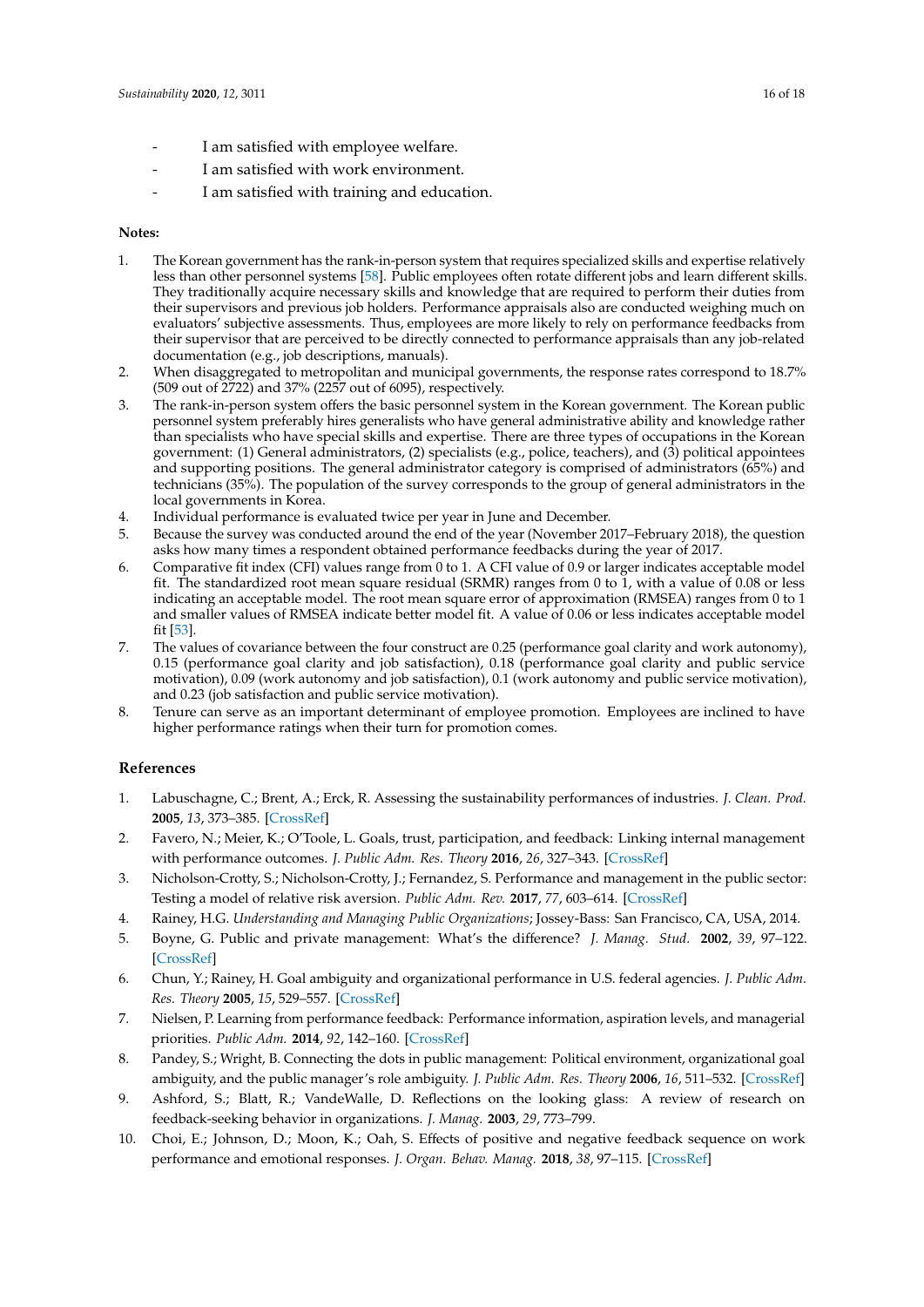- <span id="page-16-2"></span>11. Gonzalez-Mulé, E.; Courtright, S.; DeGeest, D.; Seong, J.; Hong, D. Channeled autonomy: The joint effects of autonomy and feedback on team performance through organizational goal clarity. *J. Manag.* **2016**, *42*, 2018–2033. [\[CrossRef\]](http://dx.doi.org/10.1177/0149206314535443)
- <span id="page-16-13"></span>12. Guo, Y.; Liao, J.; Liao, S.; Zhang, Y. The mediating role of intrinsic motivation on the relationship between developmental feedback and employee job performance. *Soc. Behav. Personal.* **2014**, *42*, 731–742. [\[CrossRef\]](http://dx.doi.org/10.2224/sbp.2014.42.5.731)
- <span id="page-16-14"></span>13. Su, W.; Lyu, B.; Liu, Y.; Chen, H.; Fan, J. Supervisor developmental feedback and employee performance: The roles of feedback-seeking and political skill. *J. Psychol. Afr.* **2019**, *29*, 435–442. [\[CrossRef\]](http://dx.doi.org/10.1080/14330237.2019.1665879)
- <span id="page-16-9"></span>14. Whitaker, B.; Dahling, J.; Levy, P. The development of a feedback environment and role clarity model of job performance. *J. Manag.* **2007**, *33*, 570–591. [\[CrossRef\]](http://dx.doi.org/10.1177/0149206306297581)
- <span id="page-16-0"></span>15. Zheng, X.; Diaz, I.; Jing, Y.; Chiaburu, D. Positive and negative supervisor developmental feedback and task-performance. *Leadersh. Organ. Dev. J.* **2015**, *36*, 212–232. [\[CrossRef\]](http://dx.doi.org/10.1108/LODJ-04-2013-0039)
- <span id="page-16-1"></span>16. Moynihan, D. *The Dynamics of Performance Management: Constructing Information and Reform*; Georgetown University Press: Washington, DC, USA, 2008.
- <span id="page-16-3"></span>17. Nadler, D. *Feedback and Organizational Development: Using Data-Based Methods*; Addison-Wesley: Reading, MA, USA, 1977.
- <span id="page-16-4"></span>18. Prue, D.; Fairbank, J. Performance feedback in organizational behavior management: A review. *J. Organ. Behav. Manag.* **1981**, *3*, 1–16. [\[CrossRef\]](http://dx.doi.org/10.1300/J075v03n01_01)
- <span id="page-16-5"></span>19. Zhou, J. When the presence of creative coworkers is related to creativity: Role of supervisor close monitoring, developmental feedback, and creative personality. *J. Appl. Psychol.* **2003**, *88*, 413–422. [\[CrossRef\]](http://dx.doi.org/10.1037/0021-9010.88.3.413)
- <span id="page-16-6"></span>20. Slowiak, J.; Lakowske, A. The influence of feedback statement sequence and goals on task performance. *Behav. Anal. Res. Pract.* **2017**, *17*, 357–380. [\[CrossRef\]](http://dx.doi.org/10.1037/bar0000084)
- <span id="page-16-7"></span>21. Aljadeff-Abergel, E.; Peterson, S.; Wiskirchen, R.; Hagen, K.; Cole, M. Evaluating the temporal location of feedback: Providing feedback following performance vs. prior performance. *J. Organ. Behav. Manag.* **2017**, *37*, 171–195. [\[CrossRef\]](http://dx.doi.org/10.1080/01608061.2017.1309332)
- <span id="page-16-8"></span>22. Johnson, D.; Rocheleau, J.; Tilka, R. Consideration in feedback delivery: The role of accuracy and type of evaluation. *J. Organ. Behav. Manag.* **2015**, *35*, 240–258. [\[CrossRef\]](http://dx.doi.org/10.1080/01608061.2015.1093055)
- <span id="page-16-10"></span>23. Locke, E.; Latham, G. *A Theory of Goal Setting & Task Performance*; Prentice Hall: Englewood Cliffs, NJ, USA, 1990.
- <span id="page-16-11"></span>24. Kluger, A.; DeNisi, A. The effects of feedback interventions on performance: A historical review, a meta-analysis, and a preliminary feedback intervention theory. *Psychol. Bull.* **1996**, *119*, 254–284. [\[CrossRef\]](http://dx.doi.org/10.1037/0033-2909.119.2.254)
- <span id="page-16-12"></span>25. Klein, H. Control theory and understanding motivated behavior: A different conclusion. *Motiv. Emot.* **1991**, *15*, 29–44. [\[CrossRef\]](http://dx.doi.org/10.1007/BF00991474)
- <span id="page-16-15"></span>26. Ilgen, D.R.; Fisher, C.D.; Taylor, M.S. Consequences of individual feedback on behavior in organization. *J. Appl. Psychol.* **1979**, *64*, 349–371. [\[CrossRef\]](http://dx.doi.org/10.1037/0021-9010.64.4.349)
- <span id="page-16-16"></span>27. Ang, K.; Goh, C.; Koh, H. The impact of age on job satisfaction of accountants. *Pers. Rev.* **1993**, *22*, 31–39. [\[CrossRef\]](http://dx.doi.org/10.1108/00483489310025184)
- <span id="page-16-24"></span>28. Ashford, S.; Black, S. Proactivity during organizational entry: The role of desire for control. *J. Appl. Psychol.* **1996**, *81*, 199–214. [\[CrossRef\]](http://dx.doi.org/10.1037/0021-9010.81.2.199)
- <span id="page-16-17"></span>29. Morrison, E. Newcomers' relationships: The role of social network ties during socialization. *Acad. Manag. J.* **2002**, *45*, 1149–1160.
- <span id="page-16-18"></span>30. Taylor, M.; Fisher, C.; Ilgen, D. Individual's reactions to performance feedback in organizations: A control theory perspective. In *Research in Personnel and Human Resources*; Rowland, K., Ferris, G., Eds.; JAI Press: Greenwich, CT, USA, 1984; Volume 2, pp. 81–124.
- <span id="page-16-19"></span>31. Renn, R.; Fedor, D. Development and field test of a feedback seeking, self-efficacy, and goal setting model of work performance. *J. Manag.* **2001**, *27*, 563–583. [\[CrossRef\]](http://dx.doi.org/10.1177/014920630102700504)
- <span id="page-16-20"></span>32. Anderson, D.; Stritch, J. Goal clarity, task significance, and performance: Evidence from a laboratory experiment. *J. Public Adm. Res. Theory* **2015**, *26*, 211–225. [\[CrossRef\]](http://dx.doi.org/10.1093/jopart/muv019)
- <span id="page-16-21"></span>33. Gist, M.; Mitchell, T. Self-efficacy: A theoretical analysis of its determinants and malleability. *Acad. Manag. Rev.* **1992**, *17*, 183–211. [\[CrossRef\]](http://dx.doi.org/10.5465/amr.1992.4279530)
- <span id="page-16-22"></span>34. Spreitzer, G. Psychological empowerment in the workplace: Dimensions, measurement, and validation. *Acad. Manag. J.* **1995**, *38*, 1442–1465.
- <span id="page-16-23"></span>35. Jong, J. The role of performance feedback and job autonomy in mitigating the negative effect of role ambiguity on employee satisfaction. *Public Perform. Manag. Rev.* **2016**, *39*, 814–834. [\[CrossRef\]](http://dx.doi.org/10.1080/15309576.2015.1137771)